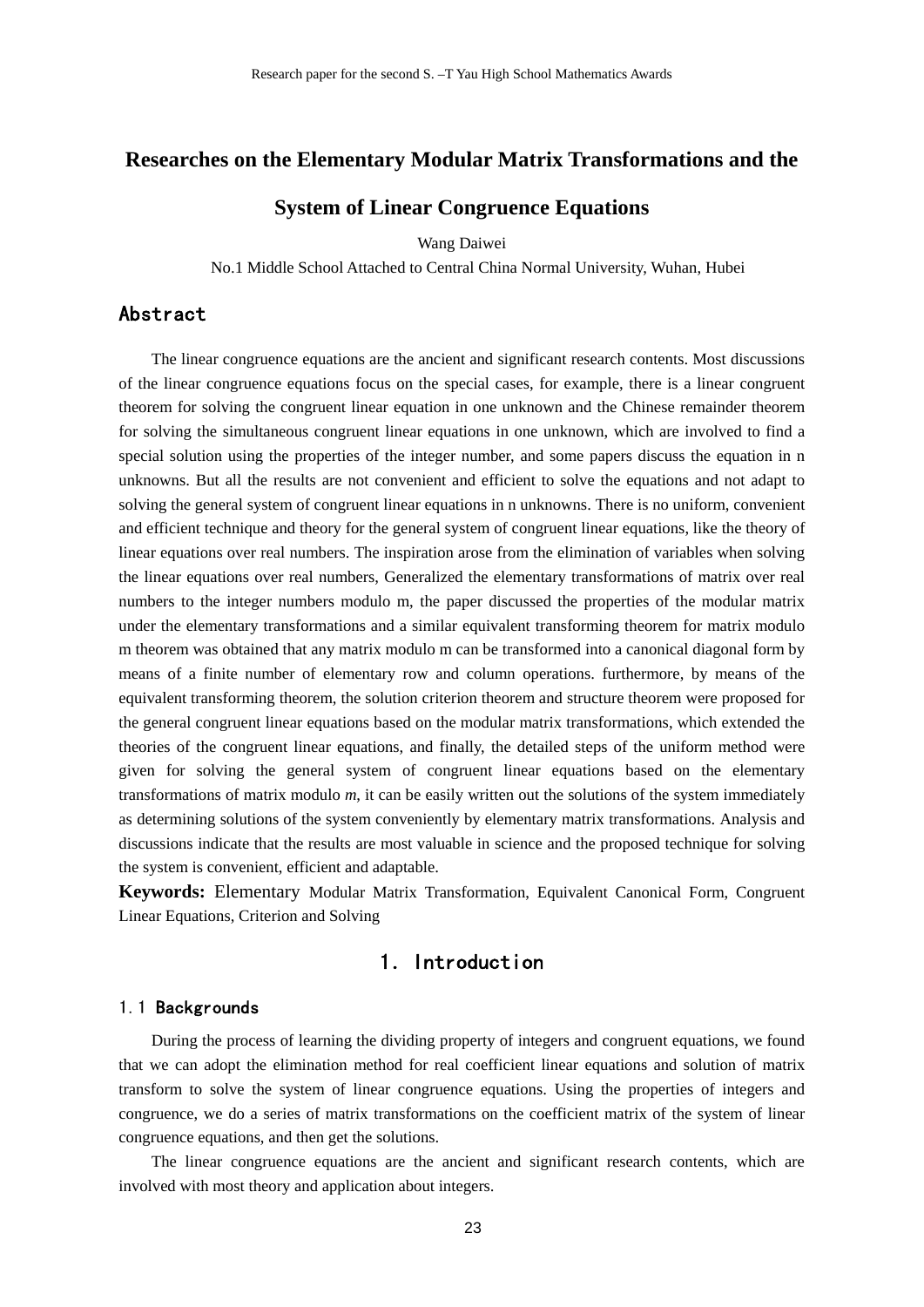There is a linear congruence theorem for solving the linear congruence equation in one unknown and the Chinese remainder theorem for solving the simultaneous congruent linear equations in one unknown. But there are nearly no paper focus on the discussion of the s linear congruence equations in *n* unknowns<sup>[1][2][3][16][17]</sup>. At present, the presented solutions always discuss the solution by the dividing property of integers. But all the results are not convenient and efficient to solve the equations and not adapt to solving the general system of linear congruence equations in *n* unknowns.

There is no uniform, convenient and efficient technique and theory for the general system of congruent linear equations, like the theory of linear equations over real numbers in Linear Algebra. So it seems be a significative research.

### 1.2 research situation

The congruent linear equations are the ancient and significant research contents, which are involved with most theory and application about integers.

There is most linear congruent theorem for solving the linear congruence equation in one unknown and the Chinese remainder theorem is the best known solution for solving the simultaneous linear congruence equations in one unknown. But the Chinese remainder theorem is only true of linear congruence equations in one unknown, which has a strict condition, that the moduli of the equations must be pairwise coprime. If the modules are not pairwise coprime, we must take prime factorization on the modular, and then apply the theory to solve the congruent linear equations. In the process of solution, not only the prime factorization is very difficult, but also the complexity and calculated amount in solving process with Chinese remainder theorem are worthless. At present, there are nearly no paper focus on the discussion of the equation in *n* unknowns<sup>[1][2][3][16][17]. all the results are not convenient and</sup> efficient to solve the equations and not adapt to solving the general system of linear congruence equations in *n* unknowns.

Given the inspiration arose from the elimination of variables when solving the linear equations over real numbers, we can solve the linear congruence equations easily by the matrix transformation method. This method is not only easy and feasible, but also especially applicable to the solution for the system of linear congruence equations in *n* unknowns. But there is no uniform, convenient and efficient technique and theory for the general system of congruent linear equations, like the theory of linear equations over real numbers.

In the field of real number, document [4] and [5] proposed the solutions which can perfectly transform a matrix to the canonical form under the elementary transformations. Besides, document [5] give the canonical form matrix under Principal Ideal Domain, Euclid domain and others. All the integral domain has a shared characteristic that the nonzero element in domain can be invertible or eliminable. But the element of matrix modulo *m* can be invertible, or zero divisor, and the cancellation law does not hold for the zero divisor, so the discussion is more complex. In document [6]-[13], [15], all the solutions of congruent equation avoid the discussion for canonical form under the elementary transformation. Some of them directly use the conclusion of integer matrix; others are only discussing the congruent equation or indeterminate equation, not the system of linear congruence [indeterminate] equations. They only need to do the elementary transformations on the column matrix or row matrix, which is reduced to finding the great common divisor among a set of numbers. So the discussion in literatures [6]-[18] are deficient.

In this paper, based on the properties of modulo *m* which is different from the real number and integer, we discuss the properties of elementary transformations and elementary matrices modulo *m*, and then adopt them to compute the Great Common Divisor and Least Common Multiple of finite integers.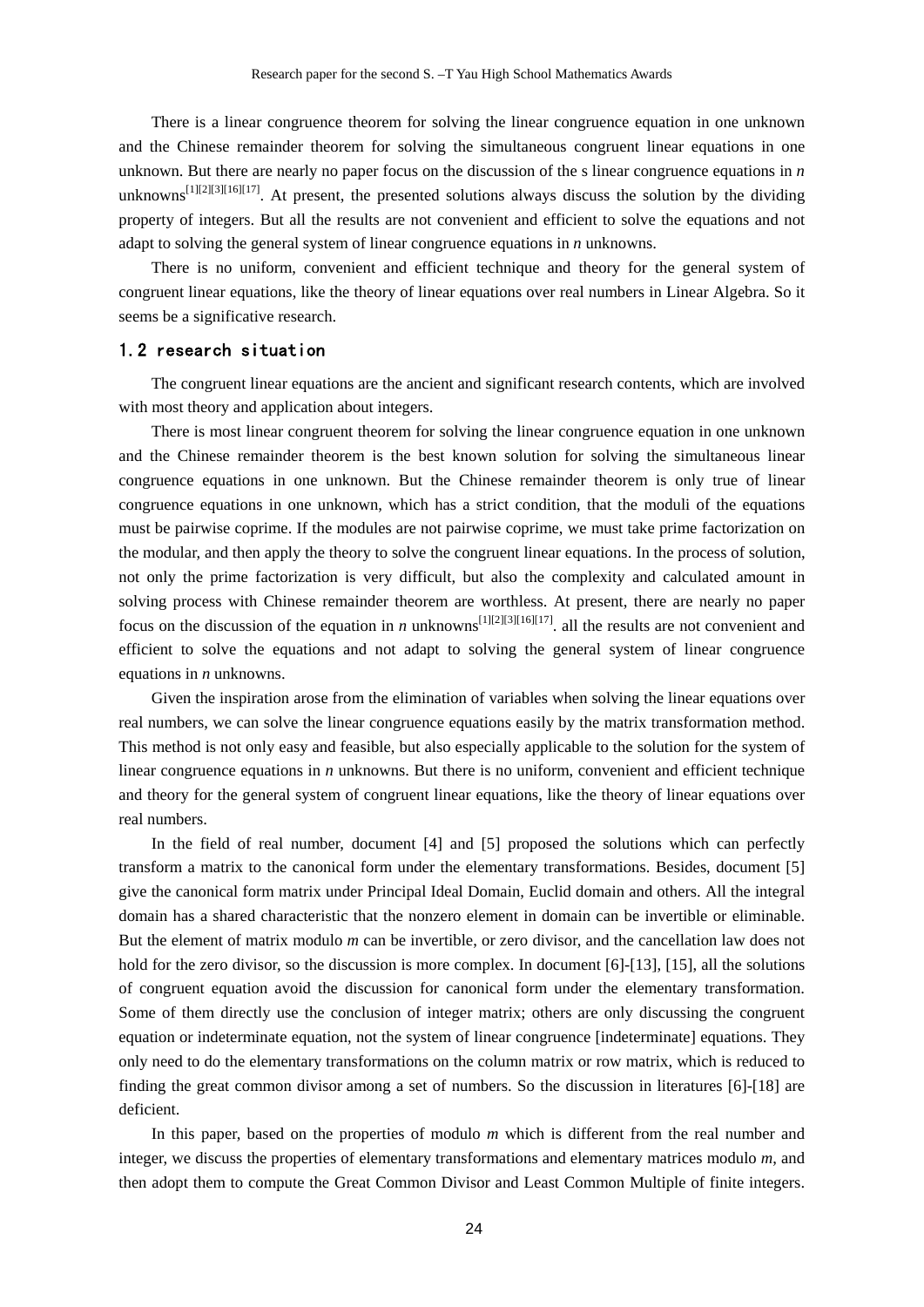Besides, we analyze the canonical form under the elementary transformations, which is similar to the conclusion on the integer matrix. All these works extend the conclusion in the literature [5] and provide a theory basis for the followed solution of linear congruence equations.

A similar equivalent transforming theorem for matrix modulo m theorem was obtained that any matrix modulo m can be transformed into a canonical diagonal form by means of a finite number of elementary row and column operations. Then on the basis of the canonical form, we propose the solution criterion theorem and structure theorem for the general congruent linear equations, give the solution criterion theorem and necessary and sufficient condition of solution of any congruent linear equations, extend the solution criterion theorem of Chinese remainder theorem and perfect the solution theory of congruent linear equations.

If the modulo of each equation in the system of linear congruence equations are different, we may obtain the criterion theorem and solution of equations after transform the original equations to an equivalent system of linear congruence equations under unified modulo by means of the least common multiple of all the modulus of the equations of the original system.

The general solution structure and expression of the system of linear congruence equations modulo uniform *m* are given in this paper. Besides, the solution criterion theorem and structure theorem were proposed for the general congruent linear equations, and finally, the detailed steps of the uniform method were given for solving the general system of congruent linear that equations based on the elementary transformations of matrix modulo *m*. It is indicated that the proposed method is most valuable in science and convenient, efficient and adaptable for solving the general system.

All kinds of the congruent linear equations are covered in this paper, so the results described in literature [6]-[13, 15] are special type of conclusions of this paper.

On the above discussion, the complete theory and method of solution are given for congruent linear equations with all different types in this paper. The given method not only has few solution steps and small computational complexity, but also is most valuable in science and convenient, efficient and adaptable.

### 1.3 Objectives and Basic Ideas

**Objectives:** study on the properties of modular matrix transformations, discuss the solution theory for congruent linear equations and propose a uniform solution method for solving the general congruent linear equations by means of the elementary operations on modular matrices..

**Basic idea:** considering the congruence properties of integers, on the basis study of equivalent theorem among congruent linear equations, we give the equivalent transformations of congruent linear equations, analyze the properties of equivalent transformations, discuss the canonical form of modular matrix under the elementary modular operations and the uniform solving steps for congruent linear equations.

## 2.Matrix Representation of Linear Congruence Equations

### 2.1 Linear Congruence Equations modulo m

A general system of linear congruence equations: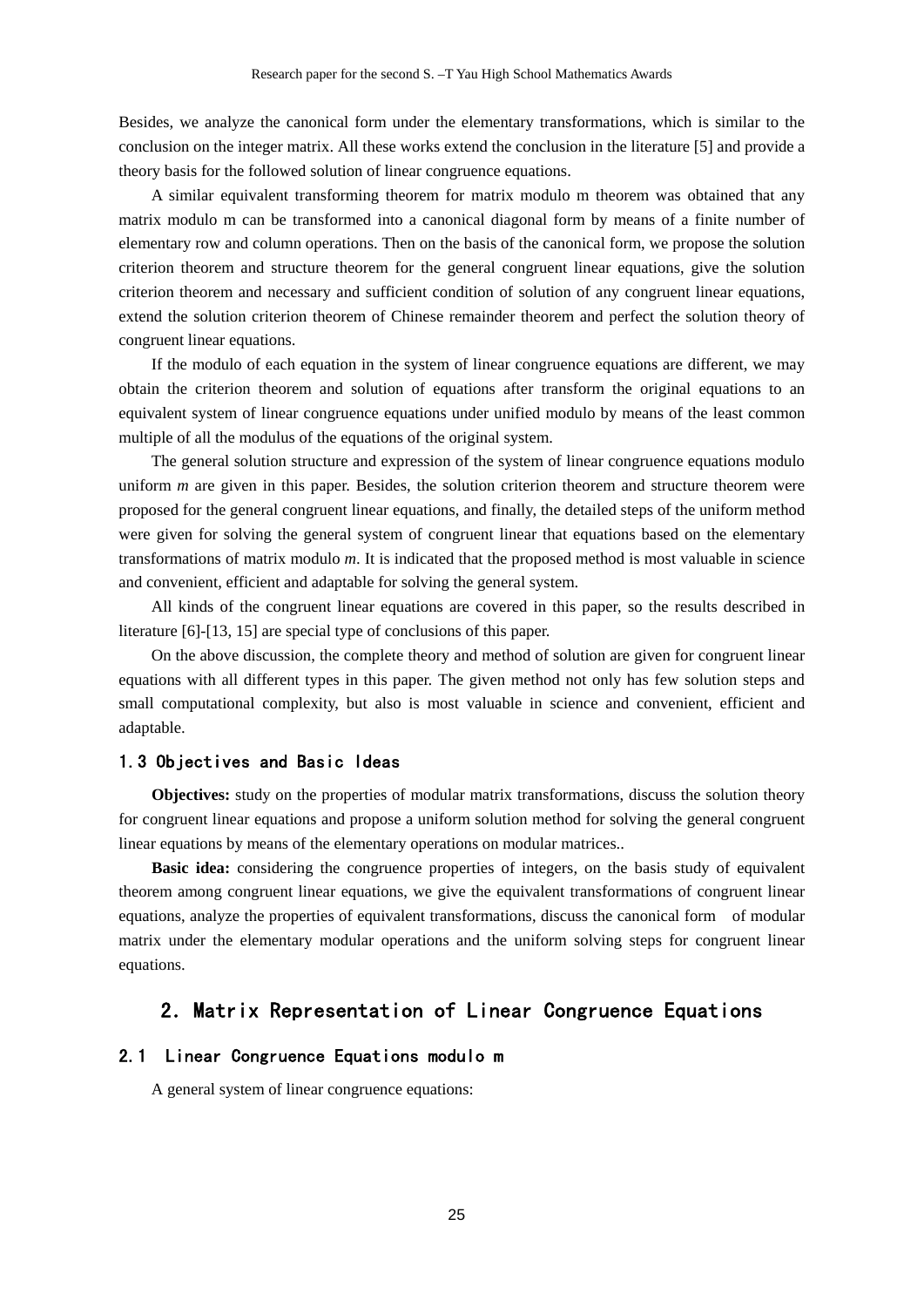$$
\begin{cases}\na_{11}x_1 + a_{12}x_2 + \dots + a_{1n}x_n \equiv b_1 \quad (\text{mod } m_1) \\
a_{21}x_1 + a_{22}x_2 + \dots + a_{2n}x_n \equiv b_2 \quad (\text{mod } m_2) \\
\dots \dots \dots \\
a_{s1}x_1 + a_{s2}x_2 + \dots + a_{sn}x_n \equiv b_s \quad (\text{mod } m_s)\n\end{cases}
$$

Where  $a_{ij}, b_i, m_i$  ( $1 \le i \le s, 1 \le j \le n$ ) are integers and  $x_1, x_2, \dots, x_n$  are *n* variables taking in

integers.

In general, the moduli  $m_i$  ( $1 \le i \le s$ ) are not the same. By the properties of linear congruence, multiplying both sides of the equation and the corresponding modulus of the system by a proper integer respectively, we can obtain a system of linear congruence equations modulo a same modulus, which has the same solutions as the original one. For example, one can multiply each equation and the corresponding modulus by proper multiple such that the uniform modulus  $m$  is the least common

multiple of the moduli  $m_i$  ( $1 \le i \le s$ ),  $m = lcm(m_1, m_2, \dots, m_s)$ .

To illustrate this, let 
$$
\begin{cases} x \equiv 8 \pmod{15} \\ x \equiv 5 \pmod{8} \\ x \equiv 13 \pmod{25} \end{cases}
$$
 be a system of linear congruence equations with different

moduli, multiplying each equation by proper integer, we obtain the following linear congruence

equations with the same modulus: 
$$
\begin{cases} 40x \equiv 40 \times 8 \pmod{15 \times 40} \\ 75x \equiv 75 \times 5 \pmod{8 \times 75} \\ 24x \equiv 24 \times 13 \pmod{25 \times 24} \end{cases}
$$
. It is evident that two systems are

equivalent and have same solutions. And the later system of linear congruence equations has the uniform modulus 600.

So any system of linear congruence equations can be transformed into a system of linear congruence equations modulo a uniform modulus.

**Definition 2.1** The system of linear congruence equations of *n* variables:

$$
\begin{cases}\na_{11}x_1 + a_{12}x_2 + \dots + a_{1n}x_n \equiv b_1 \quad (\text{mod } m) \\
a_{21}x_1 + a_{22}x_2 + \dots + a_{2n}x_n \equiv b_2 \quad (\text{mod } m) \\
\dots \quad \dots \quad \dots \\
a_{s1}x_1 + a_{s2}x_2 + \dots + a_{sn}x_n \equiv b_s \quad (\text{mod } m)\n\end{cases} (2.1)
$$

is called a **system of linear congruence equations modulo** *m*.

The coefficients of the system of linear congruence equations modulo m are the integers modulo m, that is, they are considered the elements of Residue Class Ring  $\mathbb{Z}_m$ <sup>[5]</sup>, so the system is the system of

linear congruence equations over the residue class ring  $\mathbf{Z}_m$ .

According to the properties of congruence from [1-3], the following properties are evidently.

**Proposition 2.1** Performing the following operations on the equations of the system of linear congruence equations modulo m, the obtained system of linear congruence equations has the same solutions as the original system.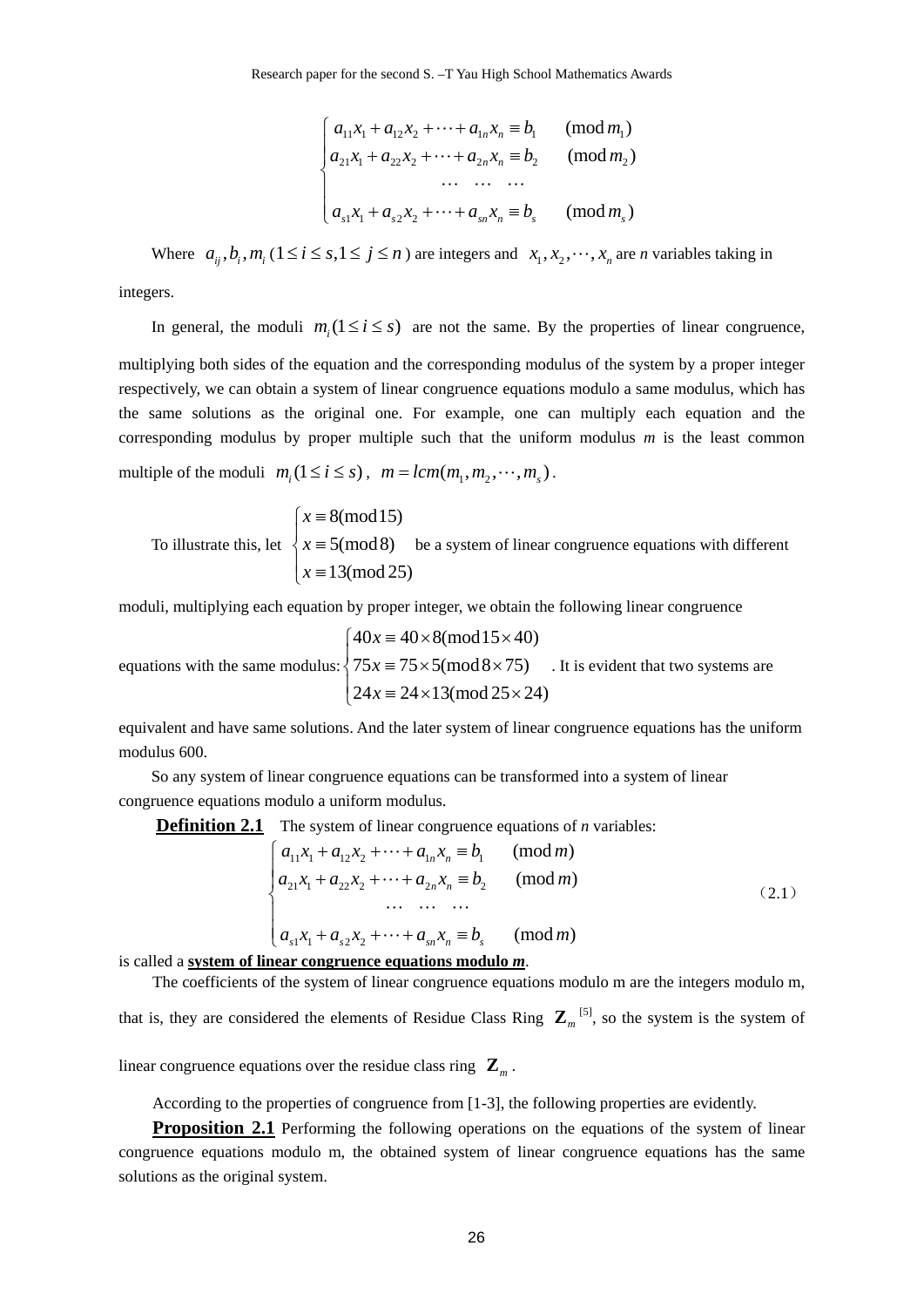- (1) interchanging any two equations in the system;
- (2) adding a multiple of one equation to another;
- (3) multiplying any equation in the system by an integer which is coprime with the modulus m;

(4) modulo operation on any coefficients of the system: adding a multiple of the modulus m to or subtracting that from any coefficient of the equations.

**Note:** from the proposition 2.1, the operation (3) is different from that on the system of linear equations over the real numbers  $[4]$ . If and only if the integer *a* and *m* are relatively prime, *a* is an invertible element modulo *m*, the inverse element of *a* can be obtained by applying the **Euclidean algorithm**. Because the integers being congruent modulo *m* are the same elements in residue class ring

**Z***<sup>m</sup>* , one can use the operation (4) to simplify the coefficients of the system.

## 2.2 Matrix representation of the system of linear congruence equations modulo m

The 
$$
s \times n
$$
 matrix  $A = \begin{pmatrix} a_{11} & a_{12} & \cdots & a_{1n} \\ a_{21} & a_{22} & \cdots & a_{2n} \\ \vdots & \vdots & \ddots & \vdots \\ a_{s1} & a_{s2} & \cdots & a_{sn} \end{pmatrix}$  is called the **coefficient matrix** of the system

 $(2.1).$ 

If we let 
$$
\mathbf{x} = \begin{pmatrix} x_1 \\ x_2 \\ \vdots \\ x_n \end{pmatrix}
$$
 and  $\mathbf{b} = \begin{pmatrix} b_1 \\ b_2 \\ \vdots \\ b_s \end{pmatrix}$ , then the system (2.1) may be rewritten as a single **matrix**

**congruence equation**  $A x \equiv b \pmod{m}$ , here (mod *m*) means that the matrix operations are the operations modulo *m*.

**Definition 2.2:** the matrix congruence equation  $A x \equiv b \pmod{m}$  is called the **matrix representation** of the system of linear congruence equations modulo m.

| $A =$ | $a_{11}$<br>$a_{21}$ |  | $a_{12} \cdots a_{1n}$ | $a_{22}$ $a_{2n}$ and $(A, \mathbf{b}) = \begin{vmatrix} a_{21} & a_{22} & a_{2n} & b_2 \\ \vdots & \vdots & \vdots & \vdots \end{vmatrix}$ | $a_{11}$ | $a_{12} \cdots a_{1n} b_{1}$                                            |  | are called the coefficient |
|-------|----------------------|--|------------------------|---------------------------------------------------------------------------------------------------------------------------------------------|----------|-------------------------------------------------------------------------|--|----------------------------|
|       | $a_{s1}$             |  | $a_{s2} \cdots a_{sn}$ |                                                                                                                                             |          | $\begin{pmatrix} a_{s1} & a_{s2} & \cdots & a_{sn} & b_s \end{pmatrix}$ |  |                            |

**matrix** and the **augmented matrix** of the system  $A\mathbf{x} \equiv \mathbf{b} \pmod{m}$ 

## 2.3 Discussions and summaries

By unifying the modular of the linear congruence equations, defined the system of linear congruence equations modulo *m* and its modular matrix representation, gave four elementary operations on the linear congruence equations to transform the system with the same solutions. The proposition tells us that the operations (3) and (4) are different a bit from that for ordinary equations in real numbers in [4], operations (3) is used on the equations seldom besides multiplying or eliminating (-1) or the integer that can be obviously identified being coprime with m.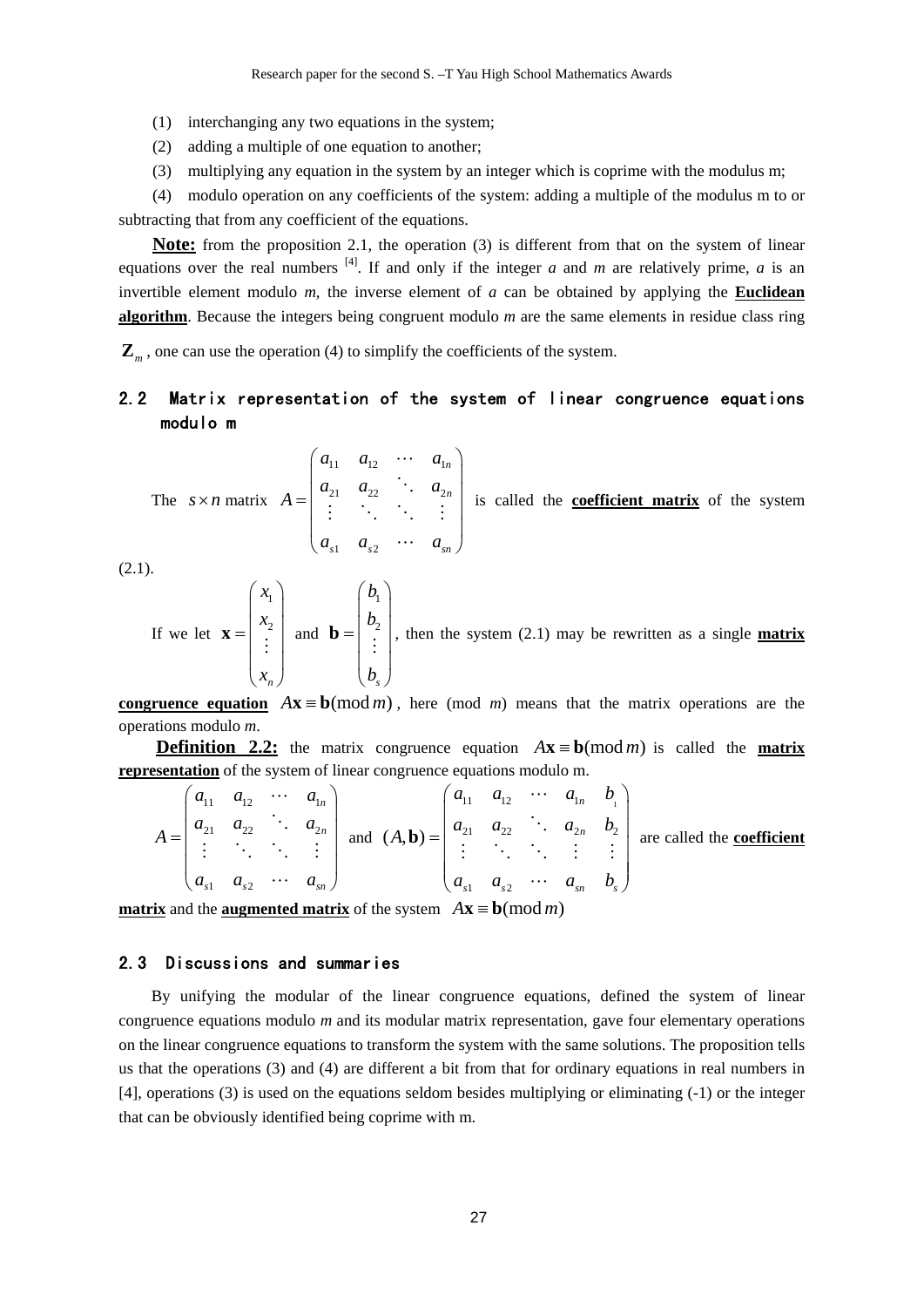## 3.Modular Matrix Transformations

Modular matrix modulo *m* is the matrix over the residue class ring modulo *m*, which has many familiar properties with the real and integer number matrix, but because the entries are the numbers modulo *m*, the modular matrix has its special characteristics. This chapter will discuss the properties on the elementary modular matrix operations and the elementary modular matrix, and the properties that how to compute the great common divisor and least common multiple of integers by using the elementary modular matrix operations, finally, prove and obtain the main result for the Equivalent Transforming Theorem for matrix modulo *m*.

### 3.1 Matrix modulo m

**Definition 3.1** The matrix is called a **matrix modulo m** if its entries are the integers modulo m. Let A, B are two matrices modulo m of the same type, if their corresponding entries are congruent modulo *m*, then we call that the matrices A and B are the **congruence matrix modulo m**. Set

 $A \equiv B \pmod{m}$  when A and B are congruent modulo m, they are the same matrix over  $\mathbb{Z}_m$ .

Obviously, the laws of the addition and multiplication of the modular matrix are familiar with that of the real number matrix in [4], just only notes that the add and multiple operations between the entries are the operations modulo *m*.

#### 3.2 Elementary Operations on modular m matrix

In this section, we define the elementary operations that are used throughout the paper. We will use these operations to obtain the equivalent transforming theorem for the matrix modulo *m*, to discuss the solvability conditions for the linear congruence equations modulo and to obtain uniform computational methods for determining the solution of a system of linear congruence equations.

From the proposition 2.1 and the matrix representation for the system of linear congruence equations, the elementary matrix operations on the modular matrix arise from the operations for the system of linear congruence equations described in the proposition 2.1.

**Definition 3.2:** Let A be an  $s \times n$  matrix modulo *m*, Any one of the following operations on the rows [column] of A is called an **elementary row [column] operation**:

(1) **location operation**: interchanges any two rows [or columns] of the matrix. Let  $r_i \leftrightarrow r_j$  $[c_i \leftrightarrow c_j]$  denote the operation interchanging *i*-th row [column] and *j*-th row [column];

(2) **elimination operation**: adding a multiple of each elements of one row [column] to the corresponding elements of another row [column], Let  $r_i + r_j \times k$  denote the operation adding the multiple *k* of the elements of *j*-th row [column] to the corresponding elements of *i-*th row [column];

(3) **multiple operation**: multiplying an integer  $k$  to each elements of one row [column], where  $k$ and the modular *m* are coprime (that is, *k* must be an invertible element in  $\mathbb{Z}_m$ ), denoted by  $r_i \times k$ ; or eliminating the common divisor *k* of the elements of one row [column] from the row [column], if the common divisor *k* is coprime with the modular *m*, denoted by  $r / k$ , where  $gcd(k, m) = 1$ ;

(4) **modulo operation**: applying the modulo operation to any entries of the modular matrix, i.e., adding a multiple of *m* to an element or subtracting a multiple of *m* from any element of the modular matrix, denoted this operation as (mod *m*).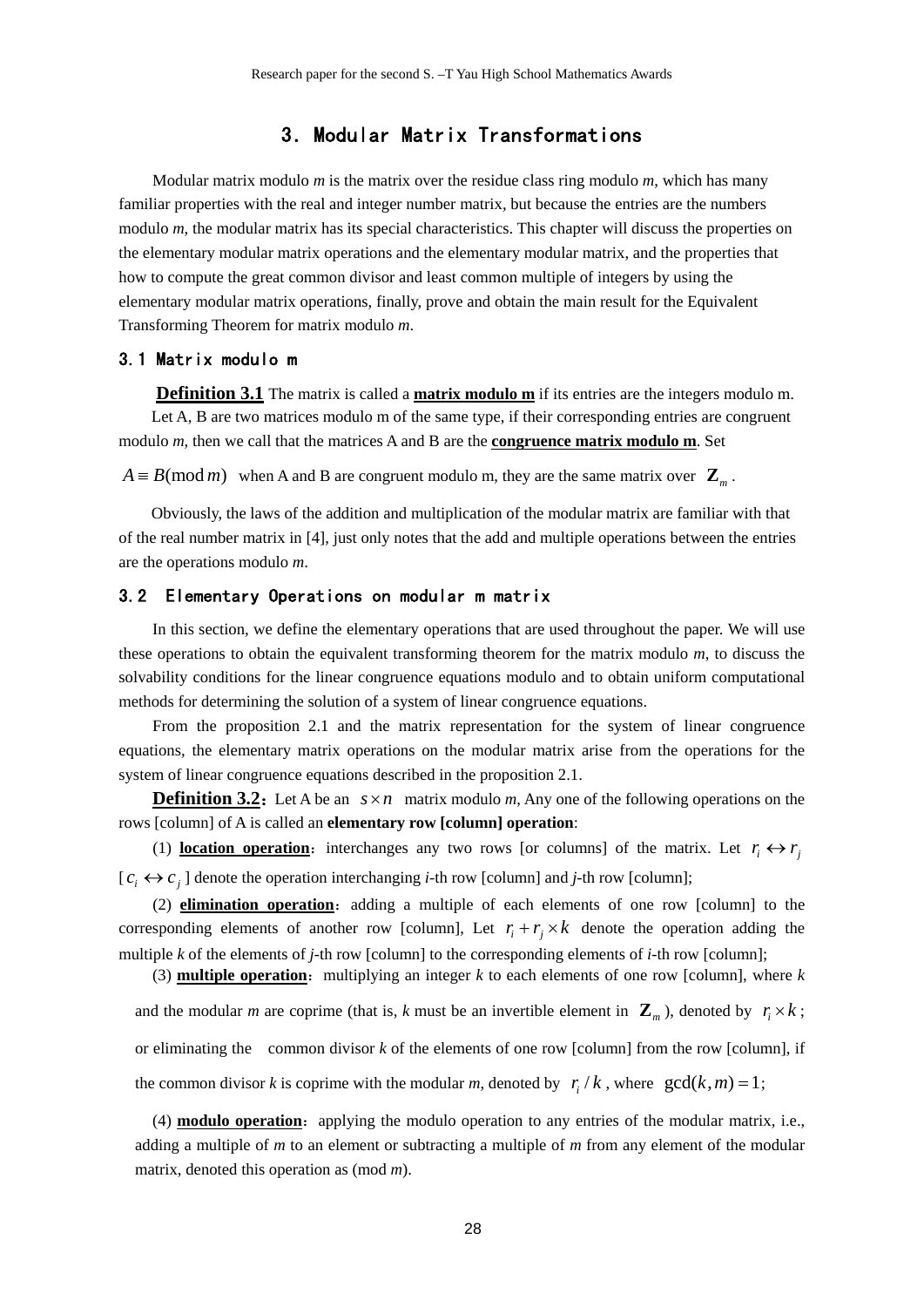Any one of the above operations is called an elementary operation. Elementary operations are of type 1,type 2, type 3 or type (4) depending on whether they are obtained by  $(1)$ ,  $(2)$ ,  $(3)$  or  $(4)$ .

Note: the operations (4) is not same as in the linear algebra, in fact, modulo operation does not change the element in  $\mathbf{Z}_m$ , but because this operation is often used in  $\mathbf{Z}_m$ , we join it as one of the elementary operation on modular matrix.

If a modular matrix A can be transformed into another modular matrix B by means of a finite number row and column elementary operations, we called that the matrix A and B are **equivalent**, noted as  $A \sim B$ .

The following propositions are obvious by proposition 2.1 and the corresponding of the system of linear congruence equations and its matrix representation..

**Proposition 3.1:** Performing the elementary row operations on the corresponding augmented matrix of a system of linear congruence equations, the obtained system of linear congruence equations has same solutions as the original system of linear congruence equations.

Similar discussion as in the [4], we can get the following proposition.

**Proposition 3.2:** Performing the elementary row and column operations on the corresponding augmented matrix of a system of linear congruence equations, the obtained system of linear congruence equations is equivalent to the original system of linear congruence equations, i.e., the solutions of one system of linear congruence equations can be obtained from another one by a linear transformation.

#### 3.3 Equivalent transforming for the modular matrix

Using the elementary operations of the modular matrix, we can discuss and obtain some properties for the modular matrix, especially the important property about the canonical diagonal form of a modular matrix under the elementary operations..

**Definition 3.3:** An  $n \times n$  elementary matrix is a matrix obtained by performing an

elementary operation on  $n \times n$  unit matrix  $E_n$ . The elementary matrix is said to be of type 1, 2, 3 or 4

according to whether the elementary operation performed on  $E<sub>n</sub>$  is a type 1, 2, 3 or 4 operation,

respectively.

Denoted the elementary matrix as  $E(i, j)$ ,  $E(j(k), i)$ ,  $E(i(k))$  and  $E_n$ , which are

corresponded to the type 1, 2, 3 and 4 operations, respectively.

Note that not changing the matrix modulo m, the elementary matrix corresponding to the type 4 operation is still the unit matrix itself.

Just paying the attention to the modulo operation on the entries of the modular matrix, we can do the analogical studies in linear algebra [4], and obtain the results similar to the theorem 9, theorem 10 and the corollaries in reference [4] for the elementary operations and elementary modular matrix, which will be declared with no proofs below.

**Theorem 3.1:** (1) Let *A* be an  $s \times n$  modular matrix, and suppose that *B* is obtained from *A* by performing an elementary row [column] operation. Then there exists an  $s \times s$  [ $n \times n$ ] elementary matrix *E* such that  $B = E \cdot A [B = A \cdot E]$ . Where E is in fact obtained from  $E_s [E_n]$  by performing the same elementary row [column] operation as that which was performed on *A* to obtained *B*.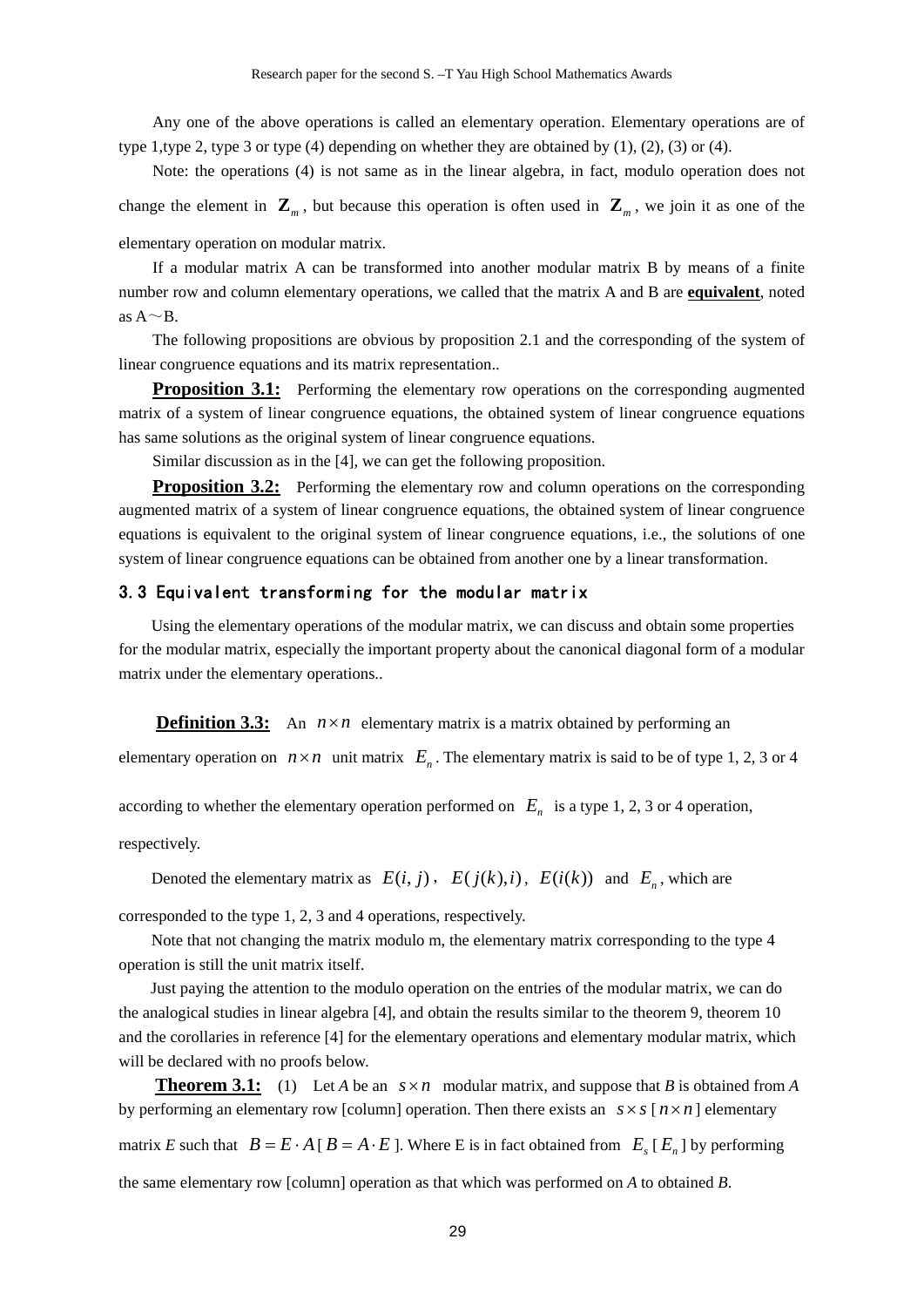Conversely, if *E* is an elementary  $s \times s$  [ $n \times n$ ] matrix, then  $E \cdot A$  [ $A \cdot E$ ] is the matrix obtained from *A* by performing the same elementary row [column] operation as that which produces *E* from  $E_s$  [ $E_n$ ].

(2) *A* is an  $n \times n$  invertible modular matrix if and only if *A* is the product of elementary matrices, say  $A = P_1 P_2 \cdots P_l$ , where  $P_1, P_2, \cdots, P_l$  are the elementary matrices.

(3) Let A and B be two  $s \times n$  modular matrices, the sufficient and necessary condition for A  $\sim$  B is that there exists an  $s \times s$  invertible matrix *P* and an  $n \times n$  invertible matrix *Q* such that  $PAQ = B$ .

(4) Each elementary matrix is obtained from the corresponding elementary operation, elementary operation is invertible, so the elementary matrix is also invertible, and the invertible elementary matrix is corresponded to the invertible operation.

By applying the elementary operations of modular matrix, we can calculate the great common divisor and least common multiple of integers conveniently.



elementary row operations of type 2 (elimination row operation) on a nonzero column modular *m* matrix

1 2 *s a a a*  $\left(\begin{array}{c} a_1 \ a_2 \end{array}\right)$  $|a_2|$  $|\vdots|$  $\binom{a}{a}$  $\begin{cases} a_1, a_2, \dots, a_s \end{cases}$  and  $\{b_1, b_2, \dots, b_s\}$  have the same great common divisors,

i.e.,  $gcd(a_1, a_2, \dots, a_s) = gcd(b_1, b_2, \dots, b_s)$ ;

(2) Further, 
$$
\begin{pmatrix} a_1 \\ a_2 \\ \vdots \\ a_s \end{pmatrix}
$$
 can be transformed into the column matrix  $\begin{pmatrix} d \\ 0 \\ \vdots \\ 0 \end{pmatrix}$  by a finite number of

elementary row operations of type 1 and type 2, and  $d = \gcd(a_1, a_2, \dots, a_n)$ ;

(3) if 
$$
s \ge 2
$$
, then the final  $\begin{pmatrix} d \\ 0 \\ \vdots \\ 0 \end{pmatrix}$  must be obtained by a finite number of elementary row

operations modulo m of type 1-4, and  $d = \gcd(a_1, a_2, \cdots, a_s, m)$ .

## **Proof:**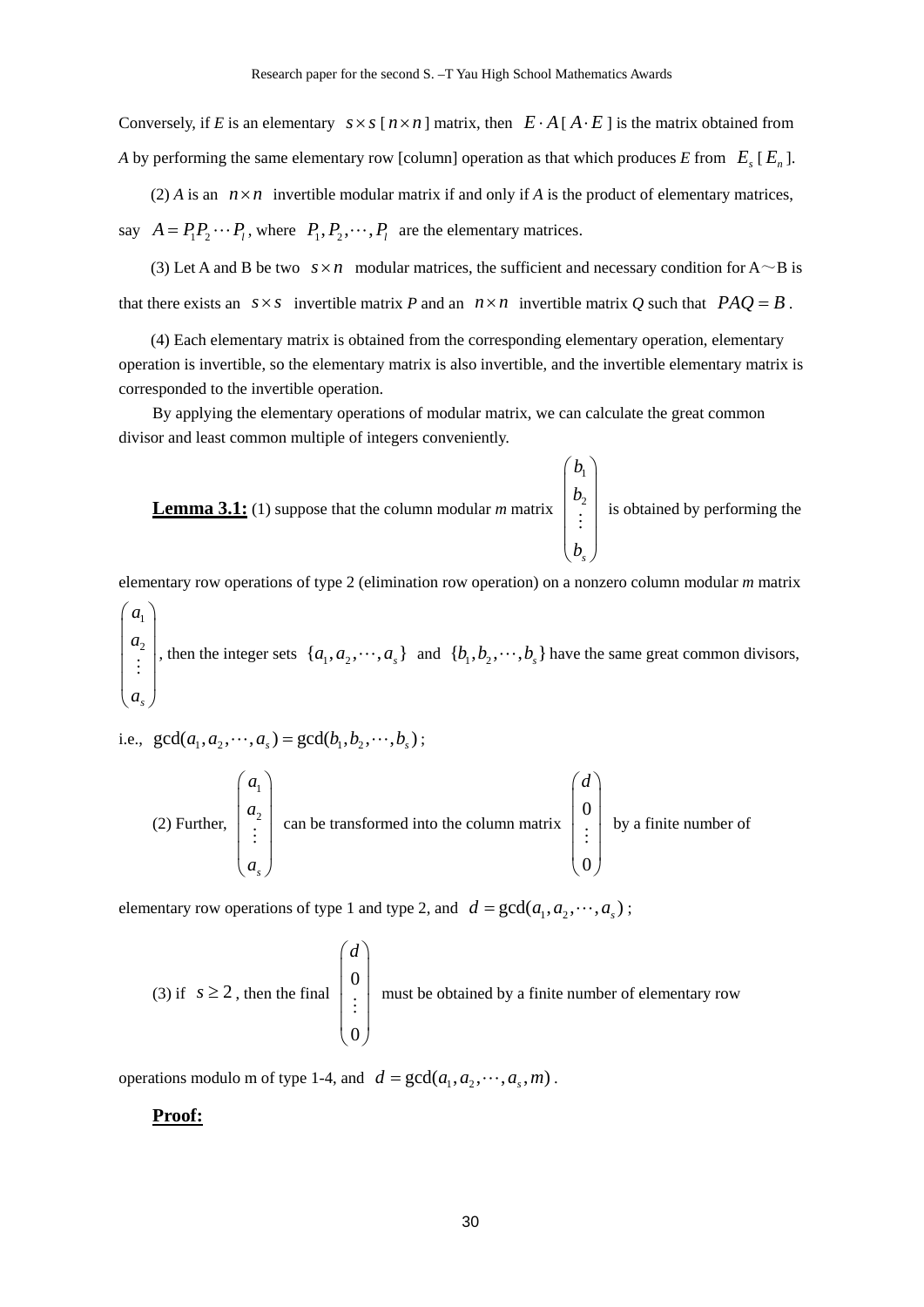(1) Let 
$$
d = \gcd(a_1, a_2, \dots, a_s)
$$
 and  $d' = \gcd(b_1, b_2, \dots, b_s)$ , because  $\begin{pmatrix} b_1 \\ b_2 \\ \vdots \\ b_s \end{pmatrix}$  is obtained by

elementary row operations of type 2 on 1 2 *s a a a*  $\begin{pmatrix} a_1 \\ a_2 \end{pmatrix}$  $|a_{2}|$  $|\vdots|$  $\begin{pmatrix} a_s \end{pmatrix}$  $\begin{bmatrix} \mathbf{b}^{2} \\ \vdots \end{bmatrix}$ , each one of  $b_1, b_2, \dots, b_s$  is the linear combination of

the integers  $a_1, a_2, \dots, a_s$ . By the properties of great common divisor, we have  $d \mid a_i, i = 1, 2, \dots, s$ , and then  $d | b_i$ ,  $i = 1, 2, \dots, s$ , and accordingly  $d | d$  is held;

Conversely, for the elementary operations are invertible by theorem 3.1 (4), it can be considered

that 
$$
\begin{pmatrix} a_1 \\ a_2 \\ \vdots \\ a_s \end{pmatrix}
$$
 is obtained by the corresponding invertible elementary row operations of type 2 on  $\begin{pmatrix} b_1 \\ b_2 \\ \vdots \\ b_s \end{pmatrix}$ ,

so each one of  $a_1, a_2, \dots, a_s$  is also the linear combination of the integers  $b_1, b_2, \dots, b_s$ , and then

 $d' \mid a_i$ ,  $i = 1, 2, \dots, s$  are held by the fact that  $d' \mid b_i$ ,  $i = 1, 2, \dots, s$ , so  $d' \mid d$  is held.

So we can claim that  $d = d'$ , i.e.,  $gcd(a_1, a_2, \dots, a_s) = gcd(b_1, b_2, \dots, b_s)$ .

(2) Euclidean algorithm  $[1,2]$  is the customary approach for calculating the great common divisor of integers. By the property that  $gcd(a_1, a_2) = gcd(a_1, a_2 + ka_1)$  in [1-3], we can claim that performing an elementary row operation of type 2 on a column matrix is meant one step in Euclidean algorithm. Because the GCD (great common divisor) must be appeared by a finite number of division algorithm,

1 2 *s a a a*  $\begin{pmatrix} a_1 \\ a_2 \end{pmatrix}$  $|a_{2}|$  $|\vdots|$  $\begin{pmatrix} a_s \end{pmatrix}$  $\begin{bmatrix} 1 \ \vdots \end{bmatrix}$  can be transformed into a column matrix with one of the entries being GCD *d* by a finite number

of elementary row operations of type 2, then d can be interchanged to the first place of the column by the

location row operations, and so 1 2 *s a a a*  $\left(\begin{array}{c} a_1 \ a_1 \end{array}\right)$  $|a_{2}|$  $|\vdots|$  $\begin{pmatrix} a_s \end{pmatrix}$  $\begin{bmatrix} 2 \\ 1 \end{bmatrix}$  is transformed into ' 2 *s d a a*  $\left( \begin{array}{c} d \end{array} \right)$  $|a_{2}|$  $|\div|$  $\begin{pmatrix} \cdot \\ a_s \end{pmatrix}$  $\begin{bmatrix} 1 & 2 \\ 2 & 5 \end{bmatrix}$  by elementary row operations of

type 1 and type 2, we know also that each one of  $a_2, a_3, \dots, a_s$  is the linear combination of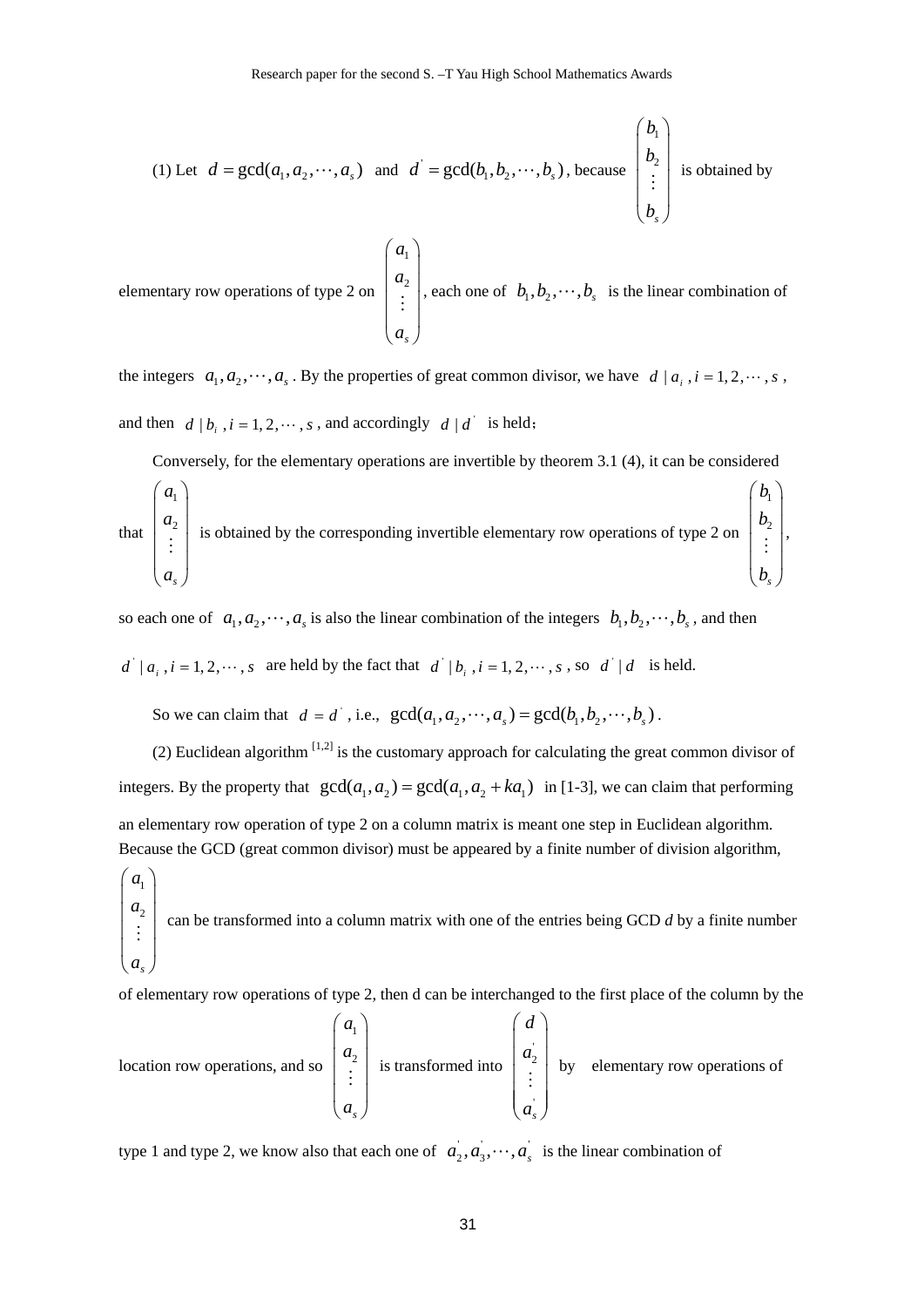$a_1, a_2, \dots, a_s$ , and  $d \mid a_i, i = 1, 2, \dots, s$ , then  $d \mid a_i, i = 2, \dots, s$ , d is the divisor of all  $a_i, i = 2, \dots, s$ , so ' 2 *d a*  $\left(\begin{array}{c} d \end{array}\right)$  $|a_{2}|$  $\vert \hspace{.1cm} : \hspace{.1cm} \vert$  $\begin{pmatrix} \cdot \\ a_s \end{pmatrix}$  $\begin{bmatrix} \vdots \\ \vdots \end{bmatrix}$  can be easily transformed into 0  $\left( d \right)$  $\vert \,$  $\vert \cup \vert$  $\vert \hspace{.1cm} \vdots \hspace{.1cm} \vert$  $\big\vert 0 \big\vert$  $\vdots$  by elementary row operations of type 2, where

 $d = \gcd(a_1, a_2, \cdots, a_s)$ .

' *s*

*a*

(3) Further considering, from (2), if  $d | m$ , then *d* is obviously the GCD of integers

0

$$
a_1, a_2, \dots, a_s, m
$$
; if  $d \nmid m$ , as  $\begin{pmatrix} d \\ 0 \\ \vdots \\ 0 \end{pmatrix}$  is a modular *m* matrix, and for  $s \ge 2$ , there exists an element

besides *d* being zero, then it can be transformed into  $\big\{ \begin{smallmatrix} 0 \end{smallmatrix} \big\}$ *d*  $\begin{pmatrix} d \\ m \end{pmatrix}$  $\mid m \mid$  $\left| \begin{array}{c} \vdots \\ \vdots \end{array} \right|$  by an elementary operation of type 4, i.e., a modulo operation, and finally the column matrix '  $\boldsymbol{0}$  $\left( d^{\prime}\right)$ ⎜ ⎟ ⎜ ⎟  $\vert \hspace{.1cm} \vdots \hspace{.1cm} \vert$  $\binom{0}{ }$  $\vdots$   $\Box$  can be obtained by continuously performing a

finite number of elementary row operations of type 2 on the first two rows of the column matrix, and we can see that *d'* is the GCD of *d*, *m*, but *d* is the GCD of  $a_1, a_2, \dots, a_s$  known from (2), so, *d'* is the

GCD of  $a_1, a_2, \dots, a_s, m$ .

The lemma is proved.

### Remark:

*There is a conjecture from Lemma 3.1(3): The result of Lemma 3.1(3) is still satisfied when*  $s = 1$ *, that is, 1-order modular matrix*  $(a_1)$  *can be transformed into*  $(d)$  *by means of a finite number of elementary operations modulo m*(*only the operations of tpye3 and tpye4 is applicable*),*and d is the GCD of*  $a_1, m$ , that is, there exists integer k satisfying gcd(k,m)=1, such that  $k \cdot a_1 \equiv d \pmod{m}$ .

*(Obviously, there exists an integer k such that*  $k \cdot a_1 \equiv d \pmod{m}$  *by the Euclidean algorithm, but it is not proved yet here whether the k satisfying*  $gcd(k,m)=1$  *exists or not. For this, I have a <i>conjecture*: if  $gcd(k, m) \neq 1$ , then  $k + \frac{m}{n}$ *d*  $+\frac{m}{\cdot}$  must be satisfied the condition  $gcd(k + \frac{m}{\cdot}, m) = 1$ *d*  $+\frac{m}{2}, m) = 1.$ 

The least common multiple (LCM) of integers can be calculated by the great common divisor of the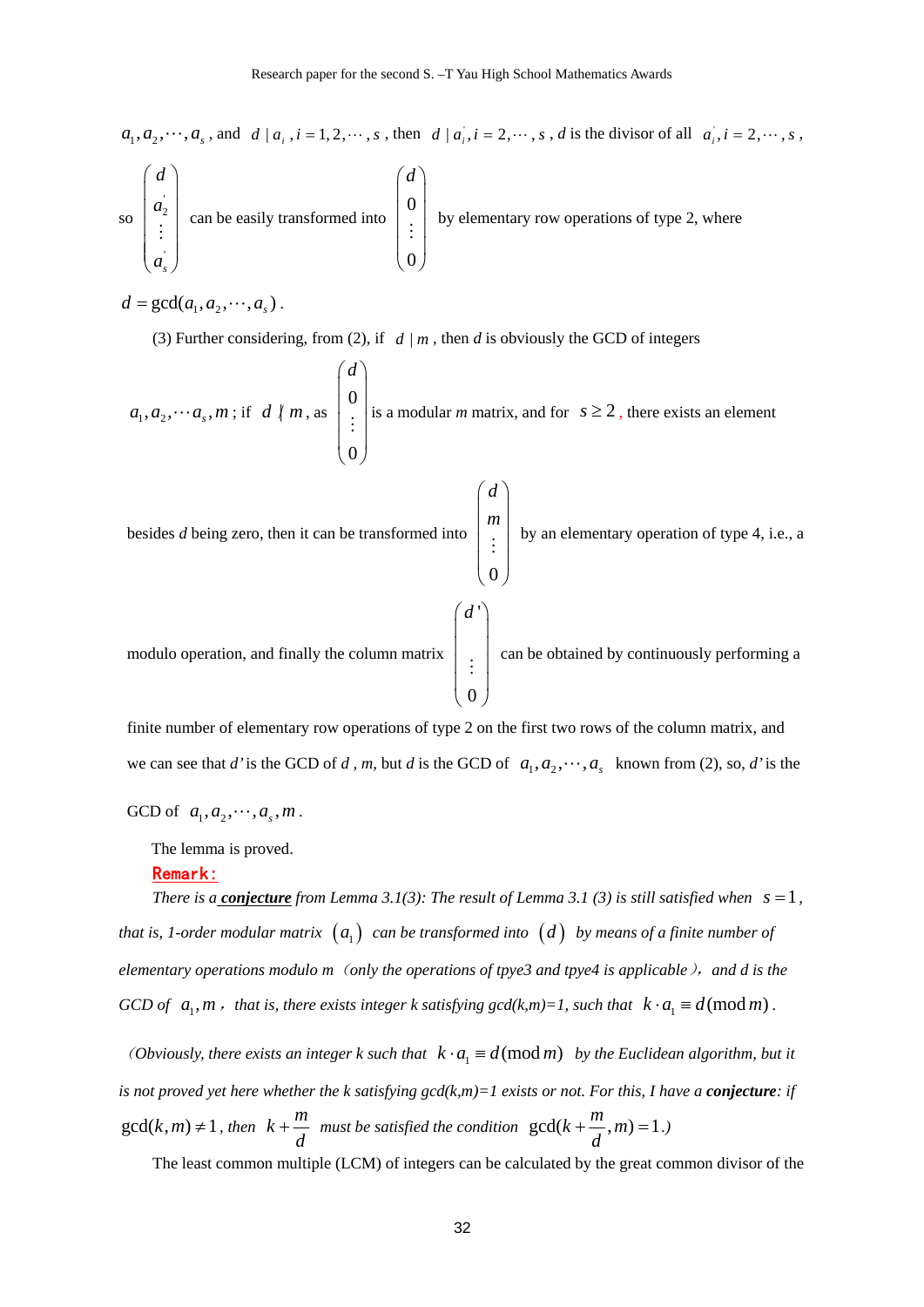integers. By the corollary of the theorem 9 in section 2 of reference [1], we can obtain the following Lemma3.2 for the calculating of the LCM of integers.

**Lemma 3.2**<sup>[1]</sup>: Let 
$$
a_1, a_2, \dots, a_s
$$
 be s integers, and let  $a = a_1 a_2 \cdots a_s$ ,  $\hat{a}_i = \frac{a}{a_i}$ ,  $i = 1, 2, \dots, s$ ,

then the least common multiple of  $a_1, a_2, \dots, a_s$  is  $\left[ \text{lcm}(a_1, a_2, \dots, a_s) \right]$  $\gcd(\hat{a}_1, \hat{a}_2, \cdots, \hat{a}_s)$ *a*  $\frac{a}{\hat{a}_1, \hat{a}_2, \cdots, \hat{a}_s}$ . Where

 $lcm(a_1, a_2, \dots, a_s)$  denotes the least common multiple of  $a_1, a_2, \dots, a_s$ .

Based on the Lemma 3.1 and Lemma 3.2, the LCM of integers can also be calculated by means of elementary operations.

The following theorem is the main result of this chapter, which claim that any modular matrix can be transformed into a **canonical diagonal form** or a **reduced diagonal form** by means of a finite number of elementary operations modulo m.

**Theorem 3.2(Equivalent transforming theorem):** Let A be a nonzero  $s \times n$  ( $s \neq n$ ) matrix modulo *m*, by means of a finite number of elementary row and column operations, A can be

transformed into the **canonical diagonal form** D:  $D = \begin{pmatrix} D_r & \mathbf{0} \\ \mathbf{0} & \mathbf{0} \end{pmatrix}$  $\begin{pmatrix} 0 & 0 \\ 0 & 0 \end{pmatrix}$ , that is, there are invertible modular

matrices 
$$
P_{ss}
$$
,  $Q_{nn}$ , such that  $PAQ = \begin{pmatrix} D_r & \mathbf{0} \\ \mathbf{0} & \mathbf{0} \end{pmatrix}$ , where  $D_r = \begin{pmatrix} d_1 & 0 & \cdots & 0 \\ 0 & d_2 & \cdots & 0 \\ \cdots & \cdots & \cdots & \cdots \\ 0 & 0 & \cdots & d_r \end{pmatrix}$ , and the elements

on the diagonal are satisfied that  $d_i \neq 0 \pmod{m}, i = 1, 2, \dots, r$ , and  $d_1 | d_2 | \dots | d_r | m$ .

*D* is called a **reduced diagonal form** of modular matrix A if the elements on the diagonal of D are just satisfied that  $d_i \neq 0 \pmod{m}$ ,  $d_i | m, i = 1, 2, \dots, r$ .

**Proof:** if *A* is a row or column matrix modulo *m*, because  $s \neq n$ , the conclusion of the theorem is correct by the Lemma 3.1.

In general, suppose that  $u_{12}$   $u_{12}$   $u_1$ 21  $u_{22}$  .  $u_2$  $\mathbf{u}_{s2}$ *n n*  $\mu_{s1}$   $\mu_{s2}$   $\mu_{sm}$  $a_{11}$   $a_{12}$   $\cdots$  *a*  $a_{21}$   $a_{22}$   $\ddots$  *a A*  $a_{s1}$   $a_{s2}$   $\cdots$  *a*  $\left(\begin{array}{cccc} a_{11} & a_{12} & \cdots & a_{1n} \\ \vdots & \vdots & \ddots & \vdots \\ a_{n-1} & a_{n-2} & \cdots & a_{nn} \end{array}\right)$ =  $\begin{pmatrix} a_{s1} & a_{s2} & \cdots & a_{sn} \end{pmatrix}$  $\ddots$  $\ddot{\phantom{a}}$  $\mathcal{V} = \{V_{\mathbf{0}}\cup V_{\mathbf{0}}\}$  $\ddots$ , consider the great common divisor of all

elements of *A* and *m*, denoted as  $a_1$ . Based on the Lemma 3.1, by means of a finite number of elementary modular operations, the GCD  $a_1$  will be appeared and then by means of some operations of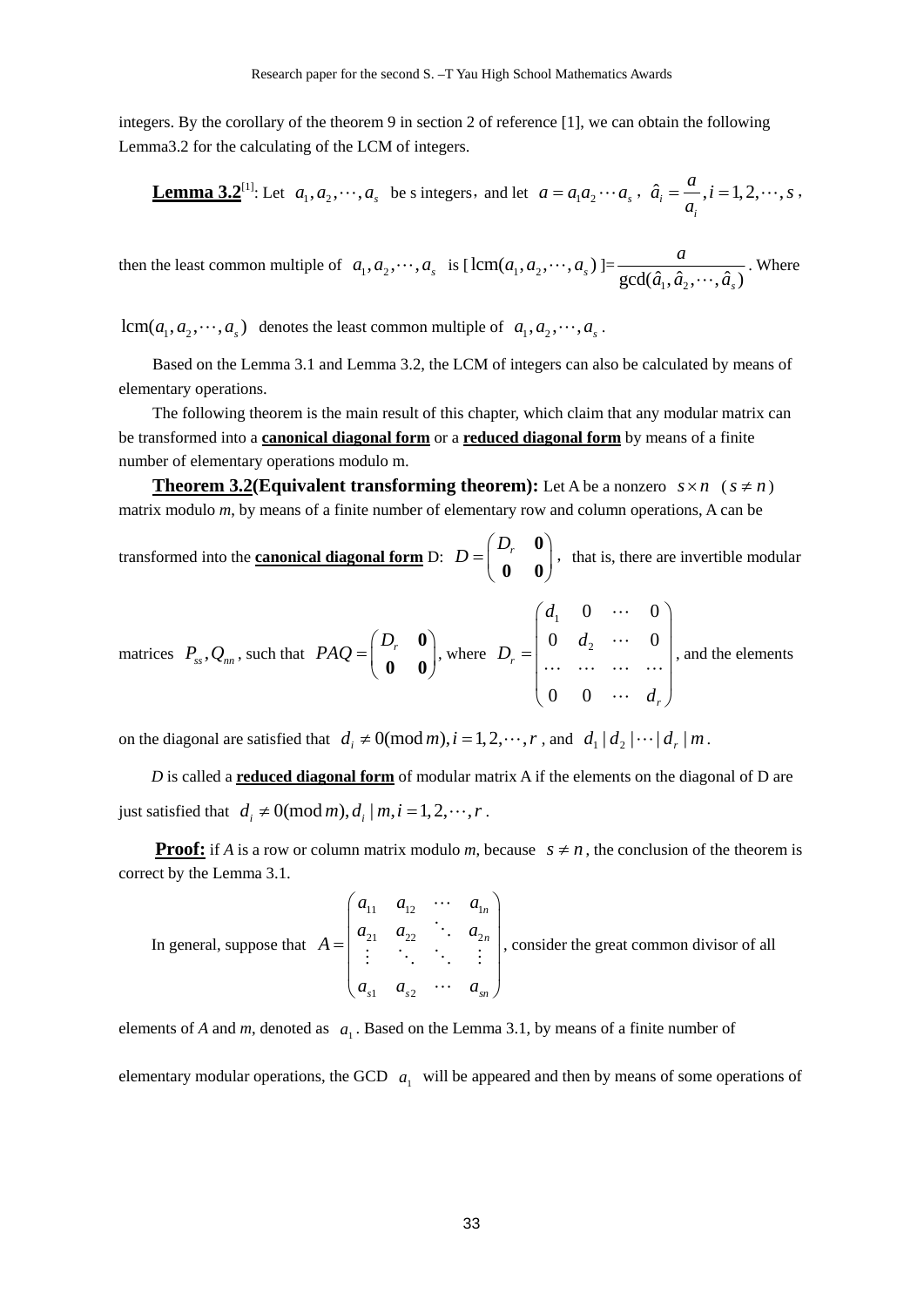type 1, *A* can be transformed into a matrix as follow: 
$$
A' = \begin{pmatrix} a_1 & a_{12} & \cdots & a_{1n} \\ a_{21} & a_{22} & \ddots & a_{2n} \\ \vdots & \ddots & \ddots & \vdots \\ a_{s1} & a_{s2} & \cdots & a_{sn} \end{pmatrix}.
$$

By the Lemma 3.1, the GCD of all elements of  $A'$  and *m* is not changed and still is  $a_1$ , then  $a_1$ is the divisor of all elements of *A*' , so, by means of type 2 operations, *A* can be transformed into the

matrix 
$$
\begin{pmatrix} a_1 & 0 & \cdots & 0 \\ 0 & \ddots & \\ \vdots & \ddots & A_1 & \vdots \\ 0 & \cdots & \cdots \end{pmatrix}
$$
, and in which  $a_1$  is the divisor of all elements of A<sub>1</sub> and m.

Now suppose that  $a_2$  is the GCD of all elements of A<sub>1</sub> and *m*, then we have that  $a_1 | a_2$ . If

 $A_1 \neq 0$ , then  $a_2 \neq 0$ , do the similar works as before,  $A_1$  can be transformed into the following form

of matrix 
$$
\begin{pmatrix} a_2 & 0 & \cdots & 0 \\ 0 & \ddots & \\ \vdots & \ddots & A_2 & \vdots \\ 0 & \cdots & \cdots & \end{pmatrix}
$$
 by means of a finite number of elementary operations modulo *m*, and

 $a_2$  is the GCD of all elements of  $A_2$  and *m*.

Then, by means of a finite number of elementary operations modulo *m*, *A* can be transformed into

matrix 1 2 2  $0 \cdots 0$  $0 \quad a_2 \quad \ddots \quad 0$ 0 0 *a a A*  $\begin{pmatrix} a_1 & 0 & \cdots & 0 \\ 0 & a & a & 0 \end{pmatrix}$  $\begin{bmatrix} 0 & a_2 & \cdots & 0 \end{bmatrix}$  $|\vdots$   $A_n$   $\vdots$  $\begin{pmatrix} 0 & 0 & \cdots \end{pmatrix}$  $\ddots$  $\ddot{\phantom{a}}$  $\vdots$   $A_2$  :  $\ddots$ , and  $a_1 | a_2, a_2 \neq 0$ .

By the mathematic induction, we can obtain the conclusion of the theorem: by means of a finite number of elementary modular operations, *A* can be transformed into the following canonical diagonal

form: 
$$
D = \begin{pmatrix} D_r & \mathbf{0} \\ \mathbf{0} & \mathbf{0} \end{pmatrix}
$$
, i.e., there are invertible modular matrices  $P_{ss}$ ,  $Q_{nn}$ , such that

$$
PAQ = \begin{pmatrix} D_r & \mathbf{0} \\ \mathbf{0} & \mathbf{0} \end{pmatrix}
$$
, in which  $D_r = \begin{pmatrix} d_1 & 0 & \cdots & 0 \\ 0 & d_2 & \cdots & 0 \\ \cdots & \cdots & \cdots & \cdots \\ 0 & 0 & \cdots & d_r \end{pmatrix}$ , and  $d_1 | d_2 | \cdots | d_r | m$ ,

 $d_i \neq 0 \pmod{m}, i = 1, 2, \dots, r$ .

Note that the last nonzero  $d_r$  is also satisfied that  $d_r | m$ . Because  $s \neq n$ , the last row (when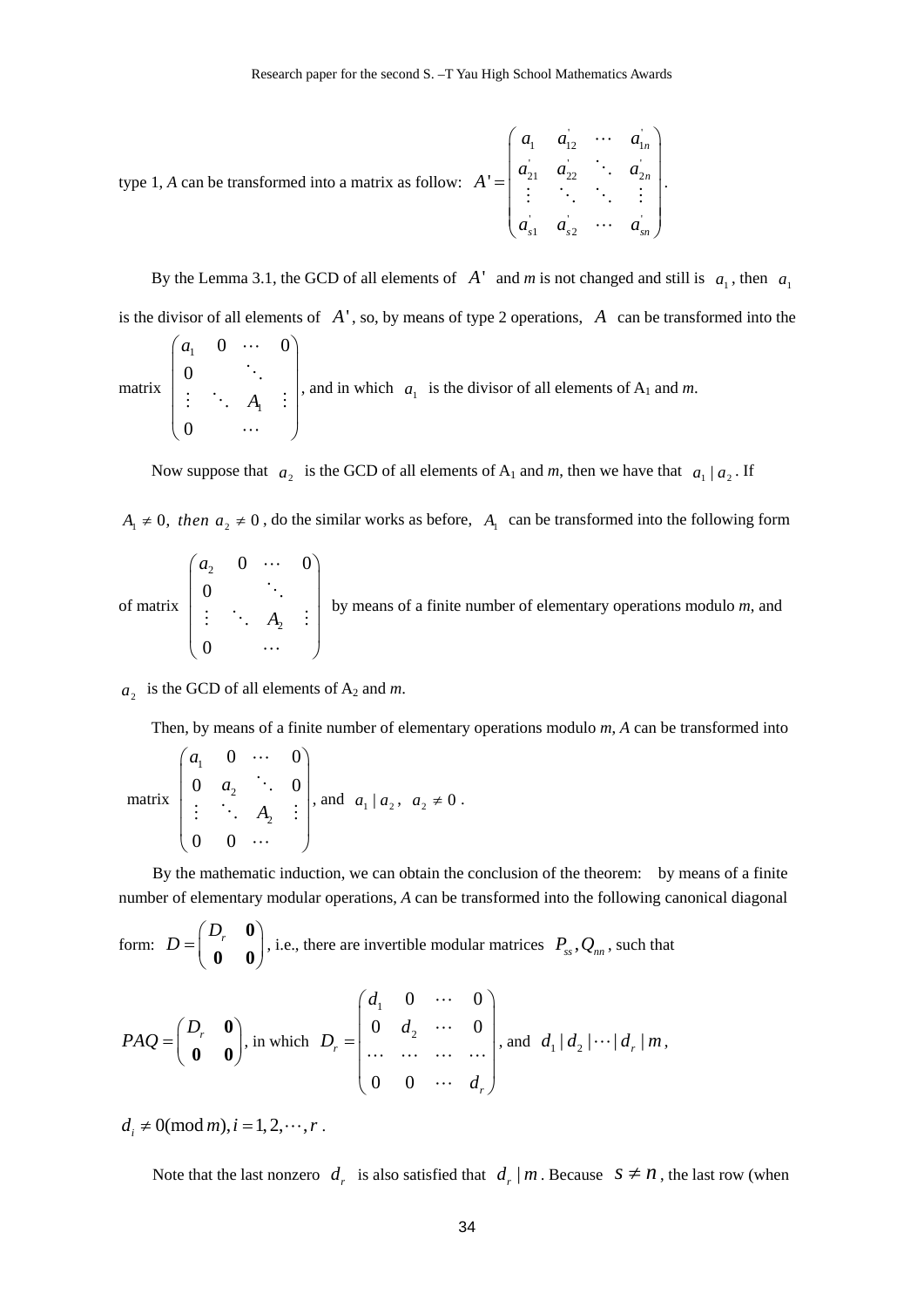s>n) [or last column (when s<*n*)] of  $PAQ = \begin{pmatrix} D_r & \mathbf{0} \\ \mathbf{0} & \mathbf{0} \end{pmatrix}$  $\begin{pmatrix} 0 & 0 \end{pmatrix}$  must be zero row [or zero column], then

performing the modulo operation on the last zero row [or column], and by means of the type 2 operations on the last row [or column] and the last nonzero row [or last nonzero column], we can obtain

that the last  $d_r$  satisfies that  $d_r | m$ .

The theorem 3.2 is proved.

**Corollary 3.1**: For  $d_1, d_2, \dots, d_r$  of *D* in the Theorem 3.2, if there is invertible element among  $d_1, d_2, \dots, d_r$ , then there must exist some element, say  $d_1, 1 \leq r \leq r$ , that  $d_1$  is invertible, and more,  $d_i, 1 \le i \le r$  are all invertible, but  $d_i, r < j \le r$  are all zero divisors.

**Proof:** by the theorem 3.2,  $d_1, d_2, \dots, d_r$  in canonical diagonal form *D* satisfy that  $d_1 | d_2 | \cdots | d_r | m$ , and  $d_i \neq 0, i = 1, 2, \cdots, r$ , so, if some one  $d_k, 1 \leq k \leq r$  is invertible, then, because  $d_1 | \cdots | d_k$ , we can obtained that  $d_i, 1 \le i \le k$  are all invertible; and if there is some one  $d_k$ ,  $1 \leq k \leq r$  which is not invertible, then it must be a zero divisor, also for that  $d_k | \cdots | d_r$ , we have the fact that  $d_i, k \le i \le r$  are all zero divisors.

So, if there is any invertible element among  $d_1, d_2, \dots, d_r$ , there must exists a maximal *r*, such that  $d_i, 1 \le i \le \overline{r}$  are all invertible and  $d_i, \overline{r} < i \le r$  are not invertible.

Corollary is proved.

## 3.4 Summary

Based on the properties of integers and modular integers, elementary modular operations and elementary modular matrix are defined, some applications for calculating the GCD and LCM by means of the elementary operations, and finally obtained the main result on the equivalent transforming theorem of modular matrix, which will be useful in subsequent chapters for solving a system of linear congruence equations.

## 4.Theories on system of linear congruence equations

Based on the previous chapter's discussion about the elementary transformations of matrix modulo *m*, this chapter will discuss the theories and approaches for solving the system of linear congruence equations, which are the promotion on the results in references [4] [5] , and expand the discussions in the references [6]- [13] and [15] about the congruence equations.

### 4.1 Criterion for the solutions**'** determining

In this section, we will discuss the criterion conditions for the solutions of the system of linear congruence equations according to result on the equivalent transforming theorem about the modular matrix in chapter 3.

Let's consider the system of linear congruence equations in n unknowns: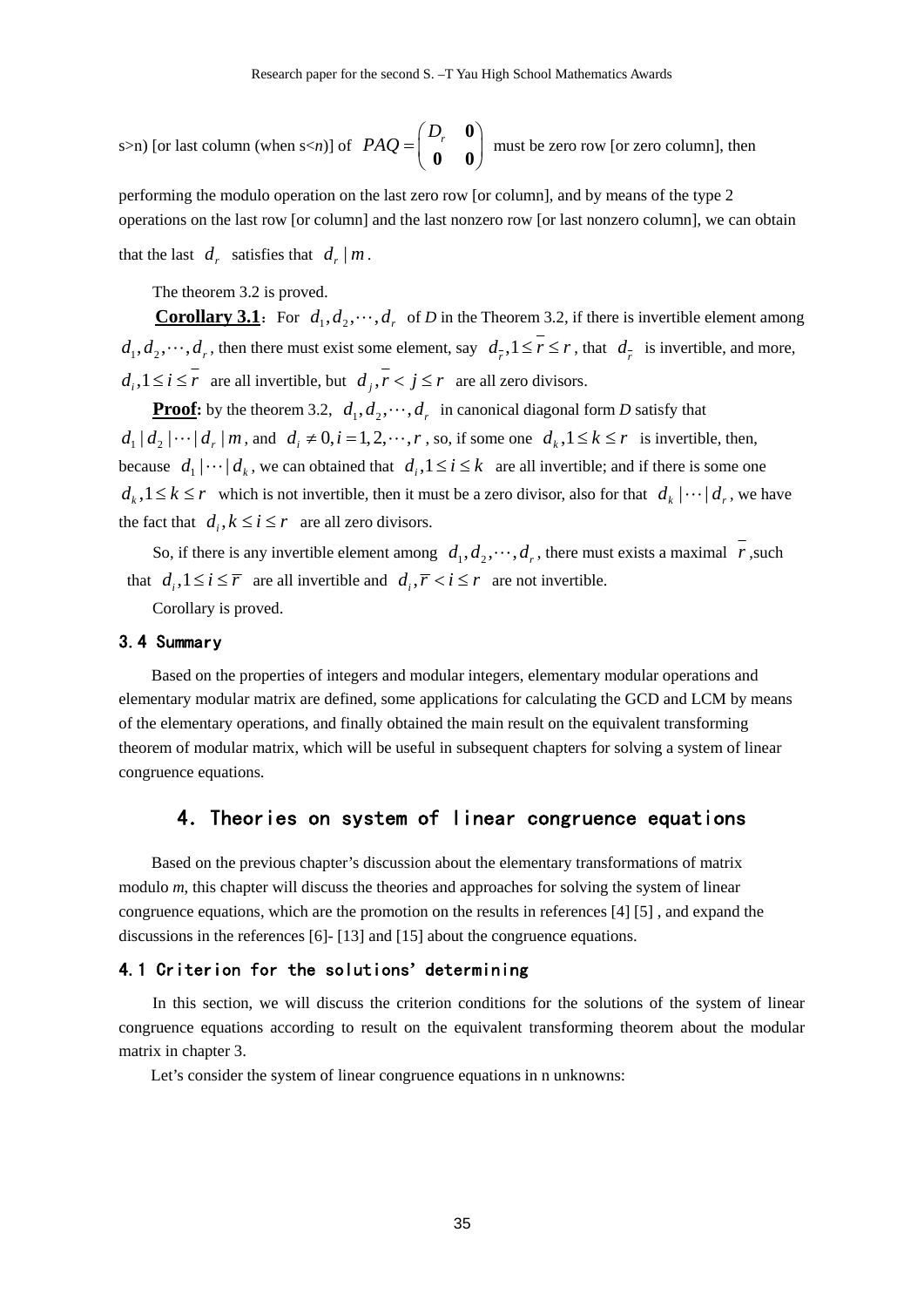$$
\begin{cases}\na_{11}x_1 + a_{12}x_2 + \dots + a_{1n}x_n \equiv b_1 \pmod{m} \\
a_{21}x_1 + a_{22}x_2 + \dots + a_{2n}x_n \equiv b_2 \pmod{m} \\
\dots \quad \dots \quad \dots \\
a_{s1}x_1 + a_{s2}x_2 + \dots + a_{sn}x_n \equiv b_s \pmod{m}\n\end{cases} \tag{4.1}
$$

**Note that** if the moduli of the equations in the system are different, we can multiply the both side of the equations by the appropriate multiples, and expand the modulus to the least common multiple of moduli, which make the modulus of each equation is equal.

The coefficient matrix of the system (4.1) is  $u_{11}$   $u_{12}$   $u_1$ 21  $u_{22}$  .  $u_2$  $\mathbf{u}_{s2}$ *n n*  $\mu_{s1}$   $\mu_{s2}$   $\mu_{sm}$  $a_{11}$   $a_{12}$   $\cdots$  *a*  $a_{21}$   $a_{22}$   $\therefore$  a *A*  $a_{s1}$   $a_{s2}$   $\cdots$  *a*  $\left(\begin{array}{cccc} a_{11} & a_{12} & \cdots & a_{1n} \\ \vdots & \vdots & \ddots & \vdots \\ a_{n-1} & a_{n-1} & \cdots & a_{nn} \end{array}\right)$ =  $\begin{pmatrix} a_{s1} & a_{s2} & \cdots & a_{sn} \end{pmatrix}$  $\ddots$  $\ddot{\phantom{a}}$  $\mathcal{V} = \{V_{\mathcal{M}} \mid V_{\mathcal{M}} \leq 0\}$  $\ddots$ , the constant column is  $\overline{1}$ 2 *s b b b*  $\begin{pmatrix} b_1 \\ b_2 \end{pmatrix}$  $=\left|\begin{array}{c} b_2 \\ \vdots \end{array}\right|$  $\left(\begin{matrix} \cdot \end{matrix}\right)$  $\mathbf{b} = \begin{bmatrix} 2 \\ 2 \\ 1 \end{bmatrix}$ , and the unknown vector 1 2 *n x x x*  $\begin{pmatrix} x_1 \\ x_2 \end{pmatrix}$  $=\left|\begin{array}{c} x_2 \\ \vdots \end{array}\right|$  $\begin{pmatrix} x_n \end{pmatrix}$  $\mathbf{x} = \begin{bmatrix} 1 & 0 & 0 \\ 0 & 1 & 0 \\ 0 & 0 & 0 \end{bmatrix}$ , then matrix representation of the system (4.1) is that as follows:

$$
A\mathbf{x} \equiv \mathbf{b}(\bmod m) \tag{4.2}
$$

Form the theorem 3.2 , properties 3.2, we can easily figure out the theorems about the solution of linear congruence equations modulo *m* as follows.

**Theorem 4.1:** Let *A* be an  $s \times n$  matrix modulo *m*, and *P*, *Q* are  $s \times s$  invertible matrix and  $n \times n$  invertible matrix respectively, then the system (4.2) and the system

$$
PAQ\mathbf{y} \equiv Pb(\text{mod } m) \tag{4.3}
$$

 $\theta$  *d* 

are **equivalent.**

In which 1 2 *n y y y*  $\left(\begin{array}{c} y_1 \\ y_2 \end{array}\right)$  $\equiv \left| \begin{array}{c} y_2 \\ \vdots \end{array} \right|$  $\left(y_n\right)$  $\mathbf{y} = \begin{bmatrix} 3 & 2 \\ 1 & 1 \end{bmatrix}$ . When the solutions to the systems exist, the relationship of the two systems

(4.2) and (4.3) is:

$$
\mathbf{x} \equiv Q\mathbf{y}(\text{mod } m). \tag{4.4}
$$

**Proof:** As P and Q are invertible matrices, the conclusion of theorem 4.1 is established apparently. The details of the proof are omitted.

Further more, by the theorem 3.2, A can be transformed into the reduce diagonal form, namely there

are invertible matrices P and Q, such that 
$$
PAQ = \begin{pmatrix} D_r & \mathbf{0} \\ \mathbf{0} & \mathbf{0} \end{pmatrix}
$$
,  $D_r = \begin{pmatrix} d_1 & 0 & \cdots & 0 \\ 0 & d_2 & \cdots & 0 \\ \cdots & \cdots & \cdots & \cdots \\ 0 & 0 & \cdots & d_r \end{pmatrix}$ , and  $d_i | m$ ,

$$
d_i \neq 0 \text{(mod } m), i = 1, 2, \dots, r
$$
\n
$$
\text{Assume that } Pb = \begin{pmatrix} b_1^* \\ b_2^* \\ \vdots \\ b_s^* \end{pmatrix}, \text{ the following criterion theorem for determining solutions of the system}
$$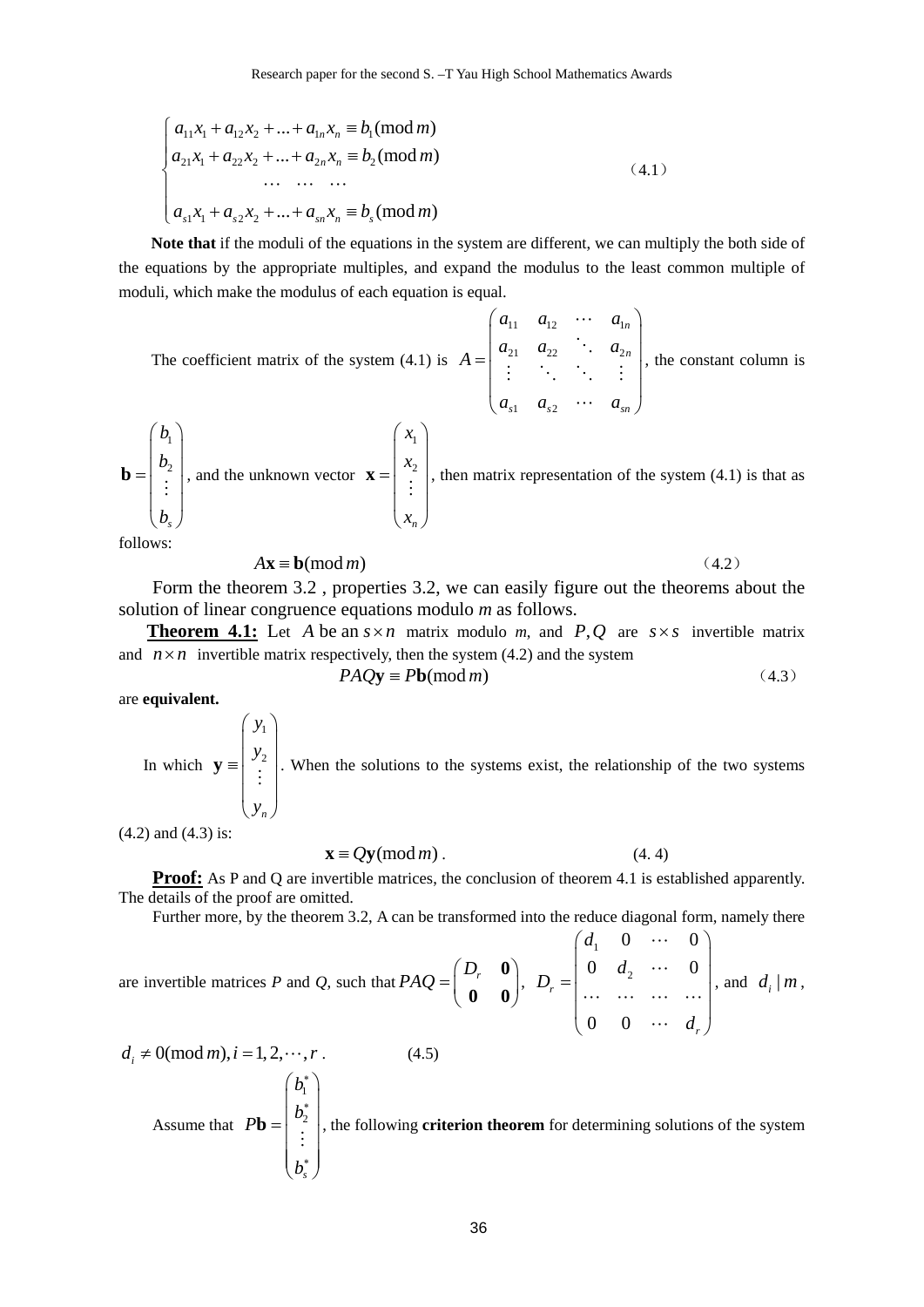of linear congruence equations can be obtained apparently according to the Theorem 4.1 and the linear congruence theorem in [1-3] for linear congruence equation in one unknown.

#### **Theorem 4.2 (Criterion Theorem for the solutions' determining):**

Suppose that the **reduce diagonal form** of the coefficient matrix A of the system (4.2) is that in (4.5), then the necessary and sufficient conditions for having solutions to the system (4.2) is that:

$$
d_i | b_i^*, i = 1, 2, \dots, r
$$
, and  $b_j^* \equiv 0 \pmod{m}$ ,  $j = r + 1, \dots, s$ . (4.6)

**Proof:** the conclusion is obvious according to the Theorem 4.1 and the linear congruence theorem in [1-3]..

#### **Notes:**

Theorem 4.2 extends the Chinese Remainder Theorem for the criterion of solutions determining to the general system of linear congruence equations. The conclusion is established for the system of linear congruence equations modulo *m*, but it is applicable for the general system with different moduli of the equations, because we can easily transfer the system to a system of linear congruence equations under uniform modulo, taking the uniform modulo as the least common multiple of the moduli..

#### 4.2 The Structure of Solutions

The follow Lemma 4.1 is described in [1, 16] as the linear congruence theorem.

**Lemma4.1**<sup>[1]</sup>: For the linear congruence equation  $ay \equiv b \pmod{m}$ , let  $d = (a, m)$ , when  $d \mid b$ , there are distinct *d* solutions modulo *m* to the linear congruence equation. If one special solution to the linear congruence equation is known, say  $y^*$ , then we can write out the general solutions to the equation as follow:  $y = y^* + k \cdot \frac{m}{d} \pmod{m}, k = 0, \dots d - 1.$ 

According to the Lemma 4.1, the key work to figure out the solutions to the equation  $a y \equiv b \pmod{m}$  is to find out one of the special solutions  $y^*$  to the linear congruence equation.

According to Lemma 4.1, the following theorem for the special case is obviously true.

**Theorem4.3:** For the linear congruence equation  $dy = b \pmod{m}$  that  $d | m, d | b$ , then the equation must have *d* distinct solutions modulo *m*, and the general solution is:

$$
y = \frac{b}{d} + k \cdot \frac{m}{d} \pmod{m}, k = 0, \cdots d - 1.
$$

The theorem 4.3 is established obviously, because under the condition of the theorem 4.3, obviously,  $y^* \equiv \frac{d}{b} \pmod{m}$  is one of the solutions to the equation.

According to the Theorems 4.1, 4.2 and 4.3, the following solution's structure theorem can be immediately established.

#### **Theorem4.4 (the structure theorem of the solution):**

Suppose that the reduce diagonal form of the coefficient matrix *A* of the system (4.2) is *D*:

 $D = \begin{pmatrix} D_r & \mathbf{0} \\ \mathbf{0} & \mathbf{0} \end{pmatrix}$  $\begin{pmatrix} 0 & 0 \end{pmatrix}$ , when there exist solutions to the systems, the original system (4.2) is equivalent to

the following simple system of linear congruence equations modulo *m*:

$$
\begin{cases}\nd_1 y_1 \equiv b_1^* (mod m) \\
\vdots \\
d_r y_r \equiv b_r^* (mod m) \\
0 y_{r+1} \equiv 0 (mod m) \\
\vdots \\
0 y_s \equiv 0 (mod m)\n\end{cases}
$$
\n(4.7)

And according to the theorem 4.3, the general solution to the system 4.7) can be written out::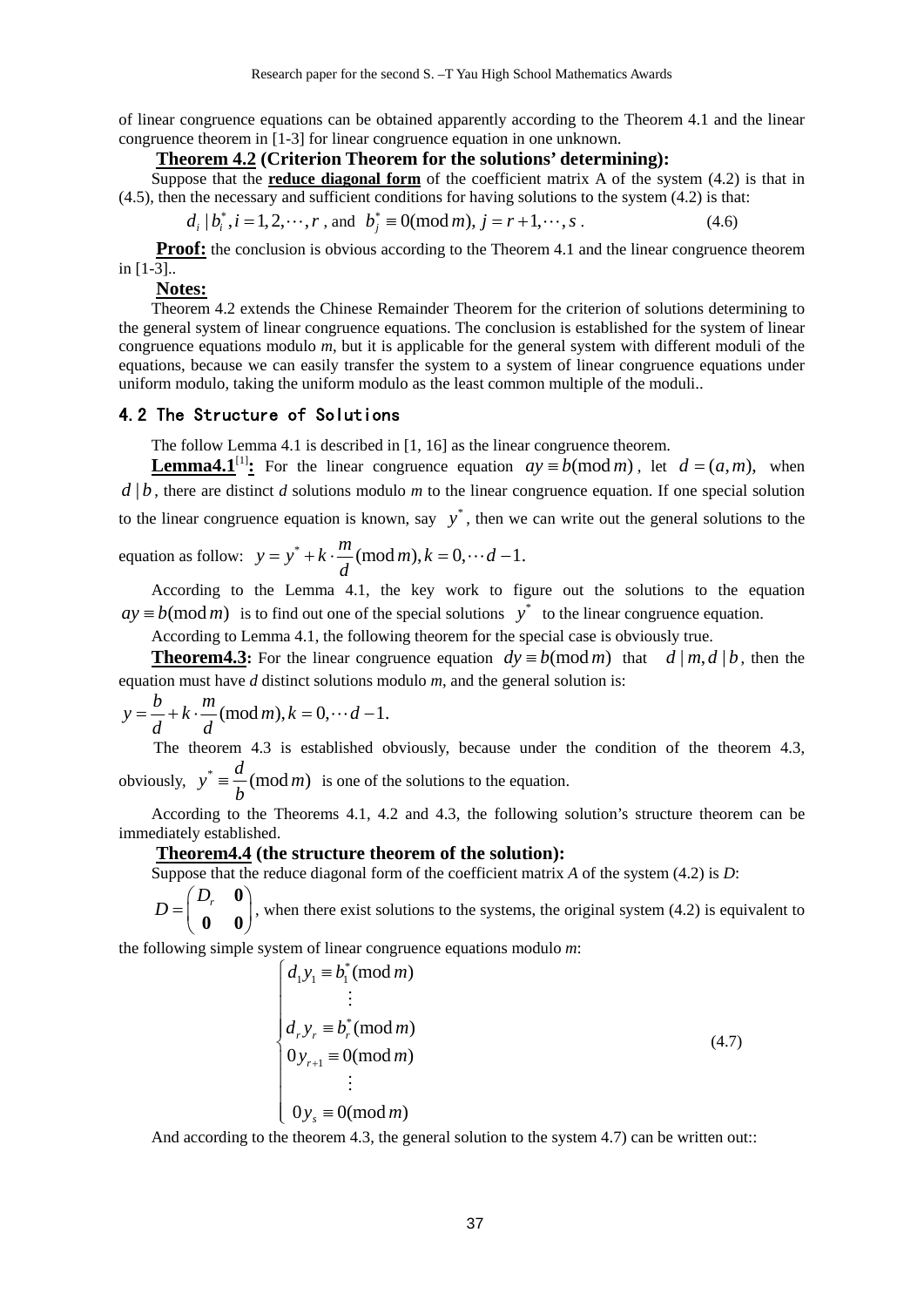Research paper for the second S. –T Yau High School Mathematics Awards

$$
\begin{cases}\ny_1 = \frac{b_1^*}{d_1} + k_1 \cdot \frac{m}{d_1} \text{ (mod } m) \\
y_2 = \frac{b_2^*}{d_2} + k_2 \cdot \frac{m}{d_2} \text{ (mod } m) \quad k_2 = 0, \dots d_2 - 1 \\
\vdots \\
y_r = \frac{b_r^*}{d_r} + k_r \cdot \frac{m}{d_r} \text{ (mod } m) \quad k_{r+1} = 0, \dots d_r - 1 \\
y_r = \frac{b_r^*}{d_r} + k_r \cdot \frac{m}{d_r} \text{ (mod } m) \quad k_{r+1} = 0, \dots m - 1 \\
\vdots \\
y_{r+1} = k_{r+1} \text{ (mod } m) \quad k_n = 0, \dots m - 1 \\
\vdots \\
y_n = k_n \text{ (mod } m)\n\end{cases} \tag{4.8}
$$

Or it can be expressed by column vectors (column matrix):

$$
\mathbf{y}^* = \begin{pmatrix} y_1 \\ y_2 \\ \vdots \\ y_n \end{pmatrix} = \begin{pmatrix} \frac{b_1^*}{d_1} + k_1 \cdot \frac{m}{d_1} \\ \frac{b_2^*}{d_2} + k_2 \cdot \frac{m}{d_2} \\ \vdots \\ \frac{b_r^*}{d_r} + k_r \cdot \frac{m}{d_r} \\ k_{r+1} \\ \vdots \\ k_{r+1} \\ k_n \end{pmatrix} \text{ (mod } m), k_r = 0, \dots d_r - 1 \qquad (4.9)
$$
\n
$$
k_{r+1} = 0, \dots m - 1
$$
\n
$$
k_n = 0, \dots m - 1
$$

The solution to the original system (4.2) can be obtained from the solution to the system (4.7):

$$
\mathbf{x} = \begin{pmatrix} x_1 \\ x_2 \\ \vdots \\ x_n \end{pmatrix} \equiv Q \cdot \mathbf{y}^* \equiv Q \begin{pmatrix} y_1 \\ y_2 \\ \vdots \\ y_n \end{pmatrix} \text{(mod } m)
$$
(4.10)

From theorem4.1 and 4.3, the conclusions in the theorem 4.4 are obviously true. And we can get the process of figuring out the solution to the system of linear congruence equations.

\n
$$
\text{EER} = 4.4 + \, \text{Re } Q = \n \begin{pmatrix}\n q_{11} & q_{12} & \cdots & q_{1n} \\
 q_{21} & q_{22} & \cdots & q_{2n} \\
 \vdots & \vdots & \cdots & \vdots \\
 q_{n1} & q_{n2} & \cdots & q_{nn}\n \end{pmatrix},\n \quad\n Q \text{ from the equation } \mathbf{q}_{nj} = \n \begin{pmatrix}\n q_{1j} \\
 q_{2j} \\
 \vdots \\
 q_{nj}\n \end{pmatrix},\n \quad\n j = 1, \cdots, n,\n \quad\n \text{where } \mathbf{q}_{1j} = \n \begin{pmatrix}\n q_{1j} \\
 q_{2j} \\
 \vdots \\
 q_{nj}\n \end{pmatrix},\n \quad\n j = 1, \cdots, n,\n \quad\n \text{where } \mathbf{q}_{1j} = \n \begin{pmatrix}\n q_{1j} \\
 q_{2j} \\
 \vdots \\
 q_{nj}\n \end{pmatrix},\n \quad\n j = 1, \cdots, n,\n \quad\n \text{where } \mathbf{q}_{1j} = \n \begin{pmatrix}\n q_{1j} \\
 q_{2j} \\
 \vdots \\
 q_{nj}\n \end{pmatrix},\n \quad\n \text{where } \mathbf{q}_{1j} = \n \begin{pmatrix}\n q_{1j} \\
 q_{2j} \\
 \vdots \\
 q_{nj}\n \end{pmatrix},\n \quad\n \text{where } \mathbf{q}_{1j} = \n \begin{pmatrix}\n q_{1j} \\
 q_{2j} \\
 \vdots \\
 q_{nj}\n \end{pmatrix},\n \quad\n \text{where } \mathbf{q}_{1j} = \n \begin{pmatrix}\n q_{1j} \\
 q_{2j} \\
 \vdots \\
 q_{nj}\n \end{pmatrix},\n \quad\n \text{where } \mathbf{q}_{1j} = \n \begin{pmatrix}\n q_{1j} \\
 q_{2j} \\
 \vdots \\
 q_{nj}\n \end{pmatrix},\n \quad\n \text{where } \mathbf{q}_{1j} = \n \begin{pmatrix}\n q_{1j} \\
 q_{2j} \\
 \vdots \\
 q_{nj}\n \end{pmatrix}.
$$
\n

程组(4.2)的解可展开表示为向量线性组合的形式:

In the theorem 4.4, suppose that  $\mathbf{q}_{12}$   $\mathbf{q}_{12}$   $\mathbf{q}_{1}$ 21  $\frac{q_{22}}{q_2}$   $\frac{q_2}{q_1}$ 1  $\mathbf{Y}_{n2}$ *n n*  $n_1$   $q_{n2}$   $q_{nn}$  $q_{11}$   $q_{12}$   $\cdots$   $q_{1n}$  $Q = \begin{vmatrix} q_{21} & q_{22} & \cdots & q_{n} \end{vmatrix}$  $q_{n1}$   $q_{n2}$   $\cdots$   $q_{n4}$  $\left(\begin{array}{cccc} q_{11} & q_{12} & \cdots & q_{1n} \end{array}\right)$ =  $(q_{n1} \quad q_{n2} \quad \cdots \quad q_{nn})$  $\ddots$  $\ddots$  $\mathbb{R}^n \times \mathbb{R}^n \times \mathbb{R}^n \times \mathbb{R}^n$  $\ddots$ , its the column vectors are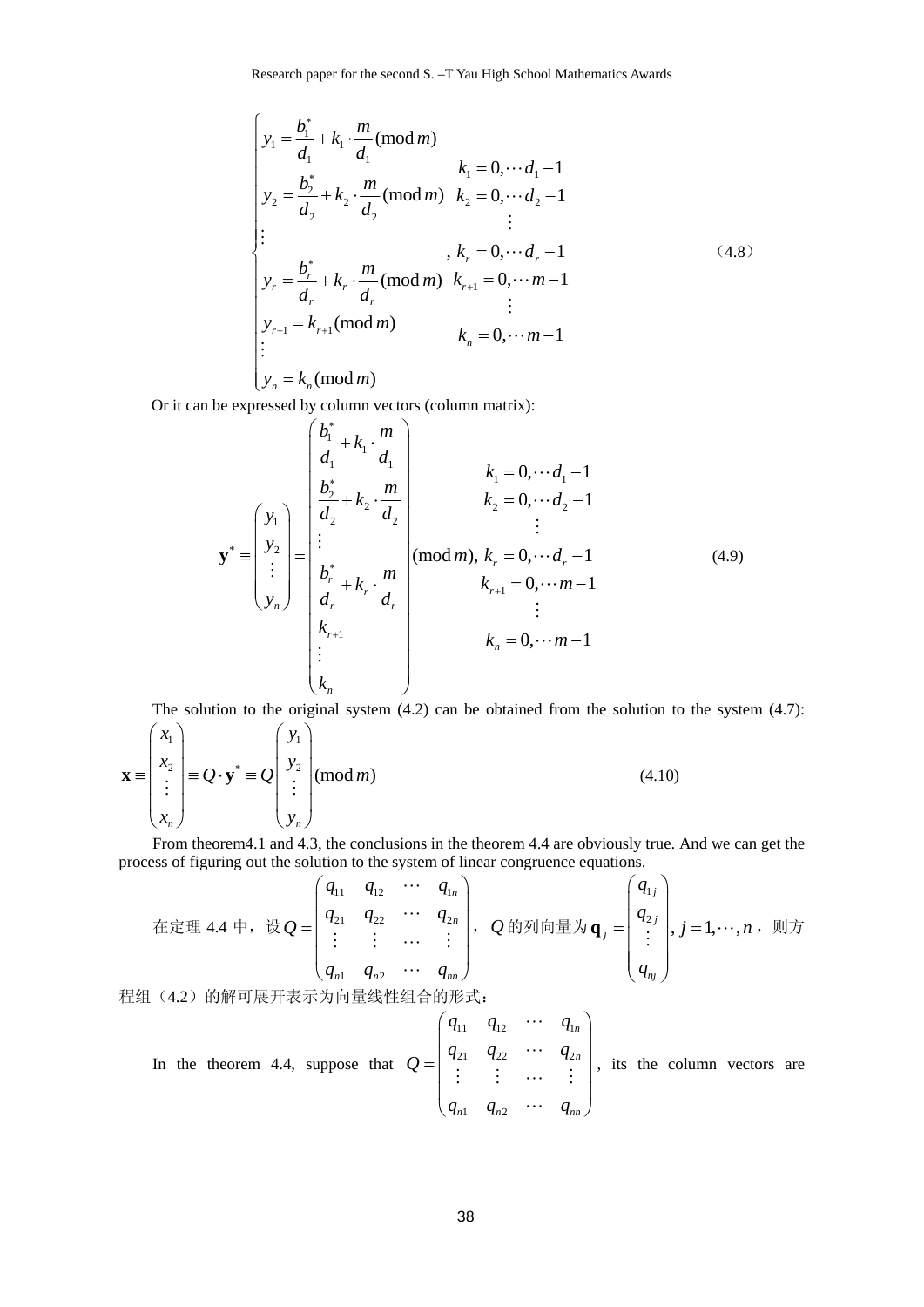1  $\begin{matrix} 2j \\ j \end{matrix}$ ,  $j = 1, \cdots$ , *j j j nj q*  $q_{2j}$ ,  $j = 1, \dots, n$ *q*  $\left(\begin{array}{c} q_{1j} \ q_{2j} \end{array}\right)$  $=\left|\begin{array}{c} q_{2j} \\ \vdots \end{array}\right|, j=$  $\big(\, q_{_{\mathit{nj}}}\,\big)$  $\mathbf{q}_j = \begin{bmatrix} 1 & 1 \\ 1 & 1 \end{bmatrix}, j = 1, \dots, n$ , then the solution of the system (4.2) can be expressed as a form of the linear

combination of vectors

$$
\mathbf{x} = \begin{pmatrix} x_1 \\ x_2 \\ \vdots \\ x_n \end{pmatrix} \equiv Q\mathbf{y}^* \equiv (\mathbf{q}_1, \mathbf{q}_2, \cdots, \mathbf{q}_n) \begin{pmatrix} y_1 \\ y_2 \\ \vdots \\ y_n \end{pmatrix} \equiv y_1 \mathbf{q}_1 + y_2 \mathbf{q}_2 + \cdots + y_n \mathbf{q}_n \pmod{m} . \tag{4.11}
$$

or it can be representation as a full-scale form:

$$
\begin{cases}\n x_1 = (\frac{b_1^*}{d_1} + k_1 \cdot \frac{m}{d_1})q_{11} + (\frac{b_2^*}{d_2} + k_2 \cdot \frac{m}{d_2})q_{12} + \dots + (\frac{b_r^*}{d_r} + k_r \cdot \frac{m}{d_r})q_{1r} + k_{r+1}q_{1r+1} + \dots + k_nq_{1n}(\text{mod } m) \\
 x_2 = (\frac{b_1^*}{d_1} + k_1 \cdot \frac{m}{d_1})q_{21} + (\frac{b_2^*}{d_2} + k_2 \cdot \frac{m}{d_2})q_{22} + \dots + (\frac{b_r^*}{d_r} + k_r \cdot \frac{m}{d_r})q_{2r} + k_{r+1}q_{2r+1} + \dots + k_nq_{2n}(\text{mod } m) \\
 & \vdots \\
 x_r = (\frac{b_1^*}{d_1} + k_1 \cdot \frac{m}{d_1})q_{r+1} + (\frac{b_2^*}{d_2} + k_2 \cdot \frac{m}{d_2})q_{r+2} + \dots + (\frac{b_r^*}{d_r} + k_r \cdot \frac{m}{d_r})q_{rr} + k_{r+1}q_{r+1} + \dots + k_nq_m(\text{mod } m) \\
 x_{r+1} = (\frac{b_1^*}{d_1} + k_1 \cdot \frac{m}{d_1})q_{r+11} + (\frac{b_2^*}{d_2} + k_2 \cdot \frac{m}{d_2})q_{r+12} + \dots + (\frac{b_r^*}{d_r} + k_r \cdot \frac{m}{d_r})q_{r+1,r} + k_{r+1}q_{r+1,r+1} + \dots + k_nq_{r+1}(\text{mod } m) \\
 & \vdots \\
 x_n = (\frac{b_1^*}{d_1} + k_1 \cdot \frac{m}{d_1})q_{n1} + (\frac{b_2^*}{d_2} + k_2 \cdot \frac{m}{d_2})q_{n2} + \dots + (\frac{b_r^*}{d_r} + k_r \cdot \frac{m}{d_r})q_{nr} + k_{r+1}q_{r+1,r+1} + \dots + k_nq_{nm}(\text{mod } m) \\
 & k_1 = 0, \dots d_1 - 1 \\
 & k_2 = 0, \dots d_2 - 1 \\
 & \vdots \\
 & k_n = 0, \dots m - 1
$$

,

## 4.3 Discussion and Summary

Theorem 4.1 and 4.2 proposed the necessary and sufficient conditions for determining the solutions to the general linear congruence equations, promoted the Chinese Remainder Theorem.

Chinese remainder theorem is only for the linear congruence equations in one unknown. we need to determine whether the moduli are pairwise relatively prime When using the Chinese remainder theorem to judge and figure out the solution to the linear congruence equations, it is very trouble. If the moduli are not pairwise relatively prime, we should factorize the modular and decompose each of the equations into several equations with small modulo, then combined them to find the solutions by means of Chinese remainder theorem, but the problem is that, when the modulo is considerable large, the modulo factorization itself is a difficult work, and it is not suitable for solving.

Theorem 4.2 can be applied to any multivariate linear congruence equations, and it only needs to do a series of elementary transformations, and we can determine the solutions soon.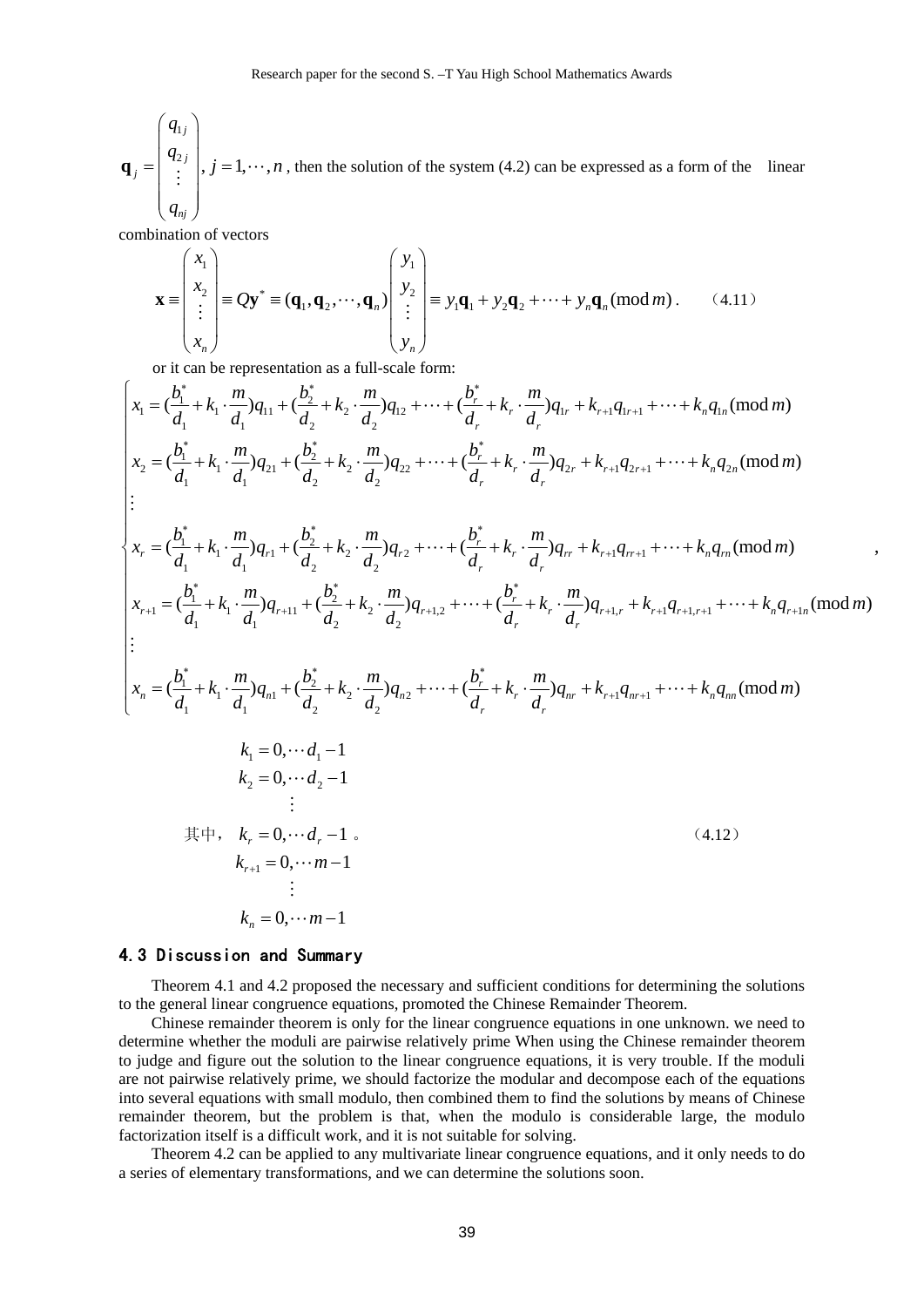In addition, when discussing the linear congruence equations for the moduli are different, we only need to convert equations into linear congruence equations, which is under the each modulo's least common multiple. So we can use the theorem 4.2 to determine, discuss and judge when the solution exists.

And it is feasible when we figure the GCD and LCM, this is not like computing large modulus factorization, which is difficult.

Theorem 4.4 gives the solution structure of the general linear congruence equations modulo m, and the representation of the solution in detail.

From discussion about the theorem 4.1 to 4.4, this chapter not only gives the determination of the solution and the structure of the solution, but also gives the solving method.

## 5.Solving the System of Linear Congruence Equations based on

## elementary modular operations

For the linear congruence equation in one unknown and the system of linear congruence equations in one unknowns, we need to determine whether the moduli are pairwise relatively prime When using the Chinese remainder theorem to judge and figure out the solution to the linear congruence equations. If the moduli are not pairwise relatively prime, we should factorize each modulo and decompose each of the equations into several congruence equations of small modulo, and then combined some ones such that the moduli are pairwise relatively prime to use of Chinese remainder theorem $^{[1]}$ , but the problem is that, when the modulo is considerable large, the modulo's factorization itself is a difficult work, and it is not suitable for solving. At the same time, according to the module decomposition, which makes an equation into the multiple equations, and then combine, make the numbers of equations increases, and how to combine relation is not a unified and it is trivial and isn't have a routing solution followed.

But for solving general multivariate linear congruence equations is rarely illustrated in literatures.

Here, according to the discussions in chapter 3, chapter 4, we can obtain the general steps to solve the linear congruence equations, by using the elementary operations of the matrix modulo *m*.

#### **The general steps to solve the linear congruence equations as follows:**

According to the results of theorems 3.2, 4.2 and 4.4, a general and uniform technique for solving the system of linear congruence equations is proposed.

The steps of the solving techniques are as follow:

(1) Unifying the modulus of the system of equations;

Using the properties of the linear congruence, let the least common multiple *m* of the moduli of the linear congruent equations as the uniform modulus, to obtain the system  $A\mathbf{x} \equiv \mathbf{b} \pmod{m}$  of congruent linear equations modulo *m*.

(2) Construct the block matrix *A C*  $=\begin{pmatrix} A & \mathbf{b} \\ E & \mathbf{0} \end{pmatrix}$  $\begin{bmatrix} 0 \\ 0 \end{bmatrix}$ , suppose *A* is s row *n* column matrix, *E* is  $n \times n$ 

unit matrix, and s is not equal to *n*;

(3) By a finite number elementary row and column modular transformations modulo *m* on *A*, *A* can be transformed into the canonical diagonal matrix *D*, and *C* can be transformed into the following form:

$$
C = \begin{pmatrix} A & \mathbf{b} \\ E & \mathbf{0} \end{pmatrix} \xrightarrow{\text{elementary row operations}} \begin{pmatrix} D & \mathbf{b}^* \\ Q & \mathbf{0} \end{pmatrix}
$$
, in which  $Q$  is the product of the elementary column operations.

matrices of the corresponding column elementary transformations.

(4) By means of the matrix  $(D \mathbf{b}^*)$  to determine solutions of the system by the criterion theorem;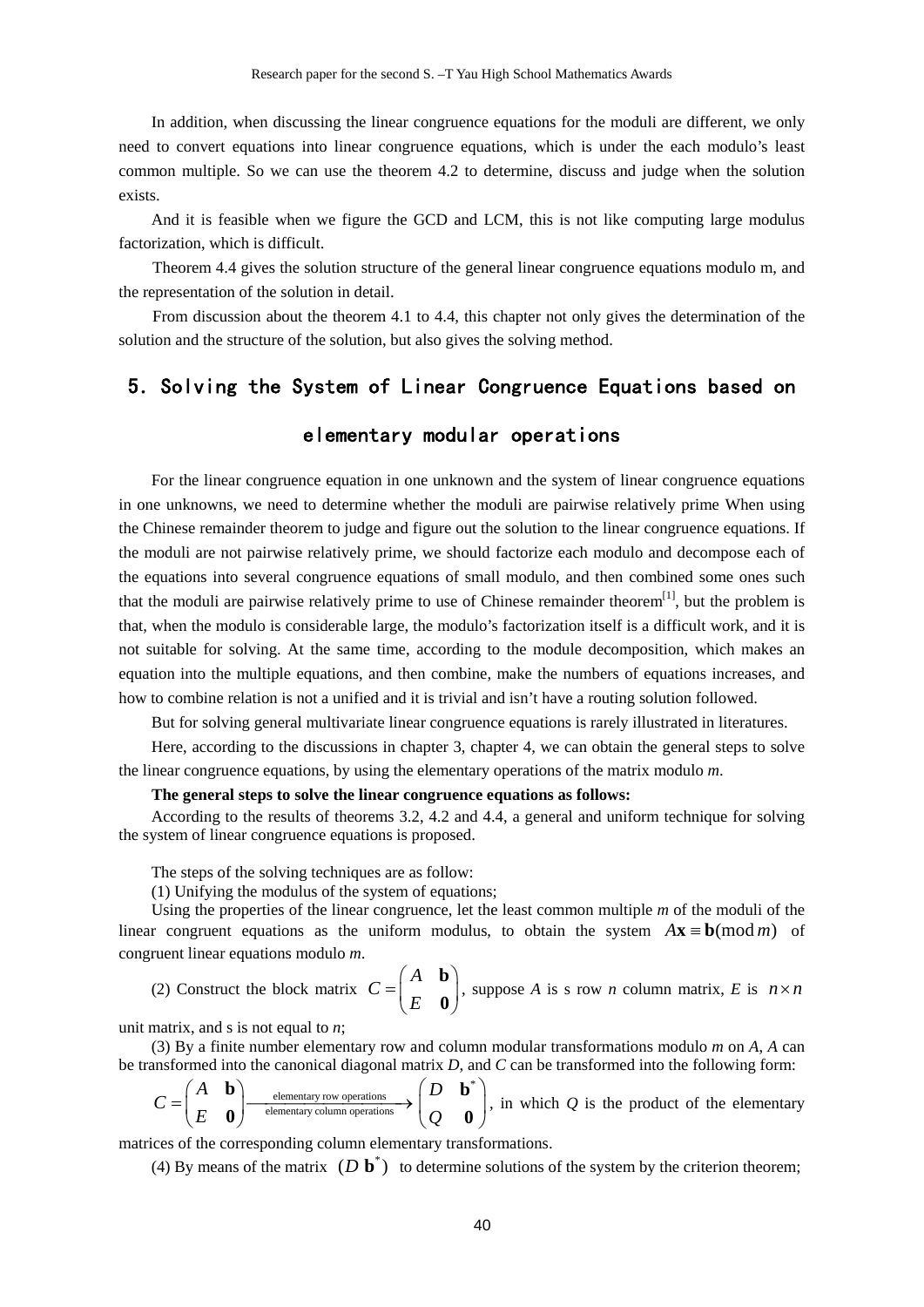(5) By the structure theorem, if the system is consistent, it's easy to obtain the solution  $\mathbf{y} \equiv (y_1, \dots, y_n)^\text{T}$  (mod *m*) of the system of congruent linear equations  $D\mathbf{y} \equiv \mathbf{b}^*$  (mod *m*), and the solution of the original system can written out immediately as  $\mathbf{x} = Q \cdot (y_1, \dots, y_n)^T \equiv y_1 \mathbf{q}_1 + \dots + y_n \mathbf{q}_n \pmod{m}$  by the structure theorem.

### **Notes:**

1) The congruent linear equation in one unknown  $ax \equiv b \pmod{m}$  can be solved by means of the system of congruent linear equations associated with the trivial equation  $mx \equiv 0 \pmod{m}$ ;

2) For the system of congruent linear equations in one unknown, the solutions can be obtained only by elementary row transformations;

3) If the coefficient matrix of the system is square, it can be associated with a trivial equation to obtain a new system such that the coefficient matrix of the new system is not a square matrix, and then to ensure the above method can be applied to solve the system.

According to the specific characteristics of the linear congruence equation(s) in one unknown, the linear congruence equation(s) in *n* unknowns, we give the examples, solving methods and steps respectively,

#### 5.1 The linear congruence equation in one unknown

Suppose a linear congruence equation in one unknown:

 $ax \equiv b \pmod{m}$  (5.1) Because the equation  $mx = 0 \pmod{m}$  is a trivial equation, the equation  $ax \equiv b \pmod{m}$  has the same solutions as the equations  $\begin{cases} ax \equiv b \pmod{m} \\ 0 & \text{if } a \neq 0 \end{cases}$  $0 \text{ (mod } m)$  $ax \equiv b \pmod{m}$  $\begin{cases} ax \equiv b \pmod{m} \\ mx \equiv 0 \pmod{m} \end{cases}$  $\begin{cases} dx = b \text{ (mod } m), \\ mx \equiv 0 \text{ (mod } m). \end{cases}$  Thus the congruence equation  $ax \equiv b \text{ (mod } m)$ 

can be solved by means of solving the system of equations  $\begin{cases} ax \equiv b \pmod{m} \\ 0 \leq a \leq b \end{cases}$  $0 \text{ (mod } m)$  $ax \equiv b \pmod{m}$  $\begin{cases} ax \equiv b \pmod{m} \\ mx \equiv 0 \pmod{m} \end{cases}$  $\{mx \equiv 0 \pmod{m}\}$ , according to the

conclusions in chapter 4.

#### **The specific solving steps:**

(1) According to the congruence equation (5.1), set the modular *m* matrix  $\begin{bmatrix} m & 0 \end{bmatrix}$ *a b*  $\begin{pmatrix} a & b \\ m & 0 \end{pmatrix};$ 

(2) Performing the elementary **row** operations on the matrix  $\begin{bmatrix} m & 0 \end{bmatrix}$ *a b*  $\begin{pmatrix} a & b \\ m & 0 \end{pmatrix}$ , such that  $\begin{pmatrix} a \\ n \end{pmatrix}$  $\binom{a}{m}$  is transformed into the reduce diagonal form  $\begin{bmatrix} 0 \\ 0 \end{bmatrix}$  $\left( d \right)$  $\begin{pmatrix} 0 \\ n \end{pmatrix}$ , and  $\begin{pmatrix} m & 0 \\ m & 0 \end{pmatrix}$ *a b*  $\begin{pmatrix} a & b \\ m & 0 \end{pmatrix}$  is become the form \*  $\mathbf{0}$ *d b*  $\begin{pmatrix} d & b^* \\ 0 & \tilde{b} \end{pmatrix}$ , the process of the transformation can be marked as \*  $\begin{bmatrix} 0 \end{bmatrix}$  elementary row operations  $\rightarrow$   $\begin{bmatrix} 0 & \tilde{b} \end{bmatrix}$  (mod *m*)  $a$  *b*  $\Big)$  elementary row operations  $\Big(d$  *b m m* 0)  $\left(0, \tilde{b}\right)$  $(a \ b)$  elementary row operations  $(d \ b^*)$  $\begin{pmatrix} a & b \\ m & 0 \end{pmatrix}$  elementary row operations  $\rightarrow \begin{pmatrix} a & b \\ 0 & \tilde{b} \end{pmatrix}$  (mod *m*). As the coefficient matrix is the reduce

form, it is sure that  $d \mid m$  (If it doesn't meet, continue to do the row operations, until it satisfies)

(3) By means of the reduce form \*  $\boldsymbol{0}$ *d b*  $\begin{pmatrix} d & b^* \\ 0 & \tilde{b} \end{pmatrix}$  to determine the congruence equation having solutions or not by the criterion theorem: if and only if  $m | \tilde{b}$  (i.e.,  $\tilde{b} = 0 \pmod{m}$ ) and  $d | b^*$ , the equation has solutions;

(4) When determined that the equation has solutions, it's easy to write out the solutions of the equation by the structure theorem: the equation has a unique solution modulo  $\frac{m}{\sqrt{m}}$ *d* :  $x \equiv \frac{b^*}{a} \pmod{\frac{m}{b}}$ *d d* ∗  $\equiv \frac{b}{2}$  (mod  $\frac{m}{2}$ ),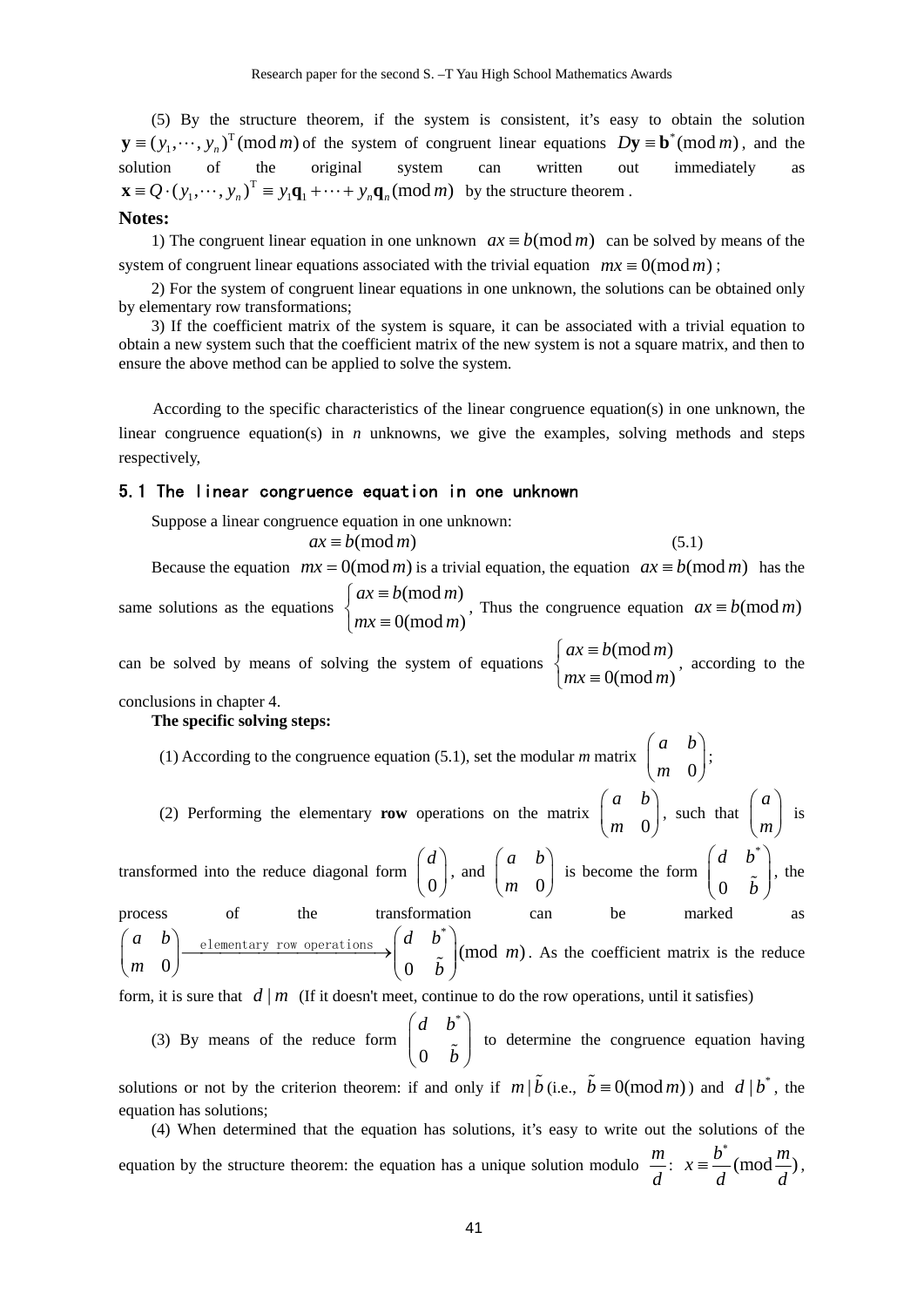or has *d* solutions modulo *m*:  $x = \frac{b^*}{1} + i \cdot \frac{m}{n}$  (mod *m*),  $i = 0,1,...,(d-1)$ *d d* ∗  $\equiv \frac{b}{i} + i \cdot \frac{m}{i} \pmod{m}, i = 0, 1, ..., (d-1)$ .

**Example 1**  $15x \equiv 20 \pmod{35}$ 

**[Answer]:** (1) Set matrix based on the equation:  $\begin{bmatrix} 15 & 28 \\ 35 & 0 \end{bmatrix}$ ⎠ ⎞  $\overline{\phantom{a}}$ ⎝  $\big($ 35 0 15 20 ; (2) Performing the row operations on  $\begin{bmatrix} 15 & 28 \\ 35 & 0 \end{bmatrix}$ ⎠ ⎞  $\vert$ ⎝  $\big($ 35 0 15 20 ; 15 20  $\frac{r_2 + r_1 \times (-2)}{2}$   $\left( \frac{15}{20} \right)$   $\frac{\text{mod35}}{2}$   $\left( \frac{15}{20} \right)$   $\frac{r_1 + r_2 \times (-3)}{2}$   $\left( \frac{0}{35} \right)$   $\frac{r_2 \leftrightarrow r_1 \times (-2)}{2}$  $\frac{1}{2} \leftrightarrow r_1 \quad \text{(5 \quad 30)} \quad \text{mod35} \quad \text{(5 \quad 30)}$  $35 \t0$   $(5 -40)$   $(5 -5)$   $(5 \t30)$  $\frac{r_2 \leftrightarrow r_1}{r_1}$   $\rightarrow$   $\begin{pmatrix} 5 & 30 \\ 0 & 35 \end{pmatrix}$   $\rightarrow$   $\begin{pmatrix} 5 & 30 \\ 0 & 0 \end{pmatrix}$ ;  $\begin{pmatrix} 15 & 20 \\ 25 & 0 \end{pmatrix}$   $\xrightarrow{r_2+r_1\times(-2)}$   $\begin{pmatrix} 15 & 20 \\ 5 & 40 \end{pmatrix}$   $\xrightarrow{mod35}$   $\begin{pmatrix} 15 & 20 \\ 5 & 5 \end{pmatrix}$   $\xrightarrow{r_1+r_2\times(-3)}$   $\begin{pmatrix} 0 & 35 \\ 5 & 30 \end{pmatrix}$   $\xrightarrow{r_2\leftrightarrow r_1}$  $(35 \t 0)$   $(5 \t -40)$   $(5 \t -5)$   $(5 \t 30)$  $(0, 35)$   $(0, 0)$ 

(3)  $d = 5, b^* = 30, \tilde{b} = 0 \pmod{35}, d \mid b^*$ ,  $\therefore$  equation has solution, and  $x = \frac{30}{5} = 6 \pmod{7}$  is its unique solution modulo 7, or has 5 solutions modulo 35:  $x \equiv 6 + 7i \pmod{35}$ ,  $(i = 0,1,2,3,4)$ .

#### 5.2 The system of linear congruence equations in one unknown

Assume a system of linear equations in one unknown:

$$
\begin{cases}\na_1 x \equiv b_1 \pmod{m_1} \\
a_2 x \equiv b_2 \pmod{m_2} \\
\vdots \\
a_n x \equiv b_n \pmod{m_n}\n\end{cases}
$$
\n(5.2)

Usually, the moduli of the congruence equations may not be same. So, unify the modular of the equations at first, and then to solve the system of equations.

The Solving steps:

(1) Calculate the LCM of  $m_i$  ( $i = 1, \dots, n$ ):  $m = lcm(m_1, \dots, m_n)$ :

1) calculate 
$$
M = m_1 m_2 \cdots m_n
$$
,  $\hat{m}_i = \frac{M}{m_i}$ ,  $(i = 1, 2, \cdots, n)$ 

2) by means of the method in Lemma 3.1, calculate the GCD of  $\hat{m}_1, \hat{m}_2, \dots, \hat{m}_n$ :

 $gcd(\hat{m}_1, \hat{m}_2, \cdots, \hat{m}_n)$ ;

3) calculate the LCM of 
$$
m_i
$$
 ( $i = 1, \dots, n$ ):  
\n
$$
m = lcm(m_1, m_2, \dots, m_n) = \frac{M}{gcd(\hat{m}_1, \hat{m}_2, \dots, \hat{m}_n)};
$$

(2) multiplying the coefficients of the equation  $a_i x \equiv b_i \pmod{m_i}$  in (5.2) and the modular *m* by *mi*  $\frac{m}{m}$ , obtain the equation  $\frac{m}{m} a_i x \equiv \frac{m}{m} b_i \pmod{m}$  $i$   $\mathbf{u}_i$  $\frac{m}{m_i} a_i x \equiv \frac{m}{m_i} b_i \pmod{m}$ , which has the same solutions to the equation  $a_i x \equiv b_i(m_i)$ , so the original system of equations (5.2) and the following system have the same solutions: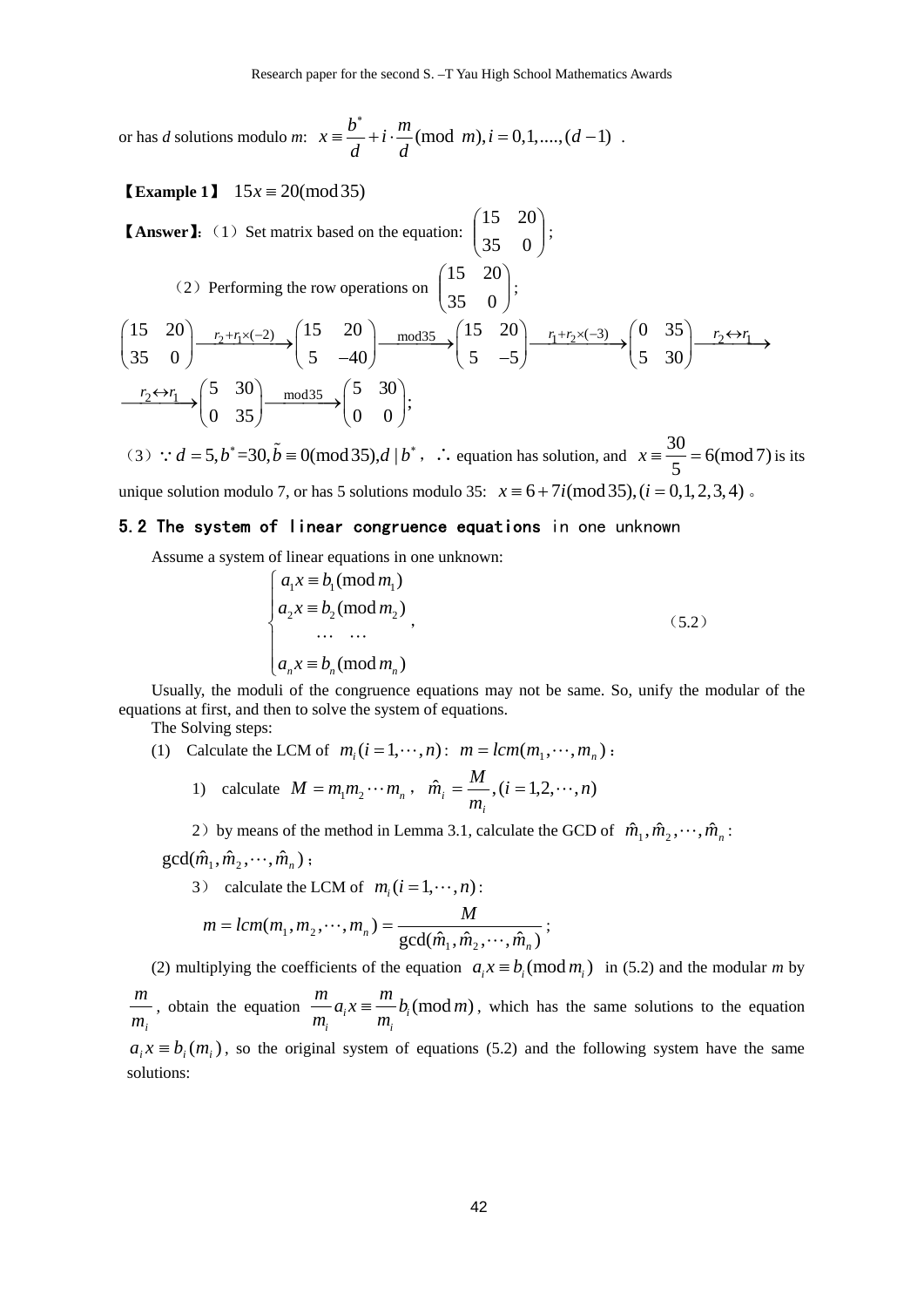Research paper for the second S. –T Yau High School Mathematics Awards

$$
\begin{cases}\n\frac{m}{m_1} a_1 x \equiv \frac{m}{m_1} b_1 \pmod{m} \\
\frac{m}{m_2} a_2 x \equiv \frac{m}{m_2} b_2 \pmod{m} \\
\vdots \\
\frac{m}{m_n} a_n x \equiv \frac{m}{m_n} b_n \pmod{m}\n\end{cases}
$$
\n(5.3)\n  
\n
$$
\left(\frac{m}{m_1} a_1\right)
$$

⎠

⎝

*n*

 (3) Solving the system (5.3): Let its coefficient matrix ⎟ ⎟ ⎟ ⎟  $\overline{\phantom{a}}$  $\overline{\phantom{a}}$  $\mathsf I$  $\mathsf I$ = *n a m m*  $A = \begin{bmatrix} m_1 \\ \vdots \\ m_n \end{bmatrix}$ , the constant column

1 1 *n n m b m m b m*  $\left(\begin{array}{c} m \\ m \end{array}\right)$  $\vert m_1 \vert$  $=$   $\begin{bmatrix} 1 & 1 \\ 1 & 1 \end{bmatrix}$  $\vert \quad \vert$  $\left(\frac{m}{m_n}b_n\right)$ **, by means of the elementary <b>row** modular operations, transform (A, **b**) into the form  $0 \t b_2^*$  $0 \t b_n^*$ *d b b b* ∗ ∗ ∗  $\begin{pmatrix} d & b^* \\ 0 & 1^* \end{pmatrix}$  $\begin{vmatrix} 0 & b_2 \end{vmatrix}$  $|$   $\vdots$   $|$  $\begin{vmatrix} \cdot & \cdot & \cdot \\ \cdot & \cdot & \cdot \end{vmatrix}$  $\begin{pmatrix} 0 & b_n \end{pmatrix}$  $\vdots$   $\vdots$   $\vdots$   $\vdots$  and further, into the form \* 0 0 0 *d b b*  $\begin{pmatrix} d & b \\ 1 & z \end{pmatrix}$  $\begin{vmatrix} 0 & b \end{vmatrix}$  $\vert \cdot \vert : \vert$  $\begin{pmatrix} \cdot & \cdot \\ 0 & 0 \end{pmatrix}$  $\tilde{b}$  $\mathbb{R}^n \rightarrow \mathbb{R}^n$ , where  $d | m$  (if  $d | m$ , then perform a modular

operation on some zero in the first column, continue row operations, such that the only nonzero element divides *m*.)

(4) From the above canonical form, we can easy determine:  $d | b^*, m | \tilde{b} \Leftrightarrow$  the system has solutions, and through the simple equation  $dx = b^* \pmod{m}$ , the d solutions of original system can be ∗

written out easily: 
$$
x = \frac{b^*}{d} + i \cdot \frac{m}{d} \pmod{m}
$$
,  $(i=0, 1, \dots, d-1)$ .  
\n**Example 21** 
$$
\begin{cases} 2x \equiv 1 \pmod{4} \\ 3x \equiv 2 \pmod{7} \\ 4x \equiv 3 \pmod{6} \end{cases}
$$

【**Answer**】 Unifying the modular: *m*=[4,7,6]=84

The original system of equations has the same solutions to the system of equations modulo 84:

$$
\begin{cases} 42x \equiv 21 \pmod{84} \\ 36x \equiv 24 \pmod{84}, \end{cases}
$$

 $56x \equiv 42 \pmod{84}$  $\begin{cases} 36x \equiv 24 \pmod{84}$ , performing a finite number of elementary row operations on its augmented

matrix:

$$
\begin{pmatrix} 42 & 21 \ 36 & 24 \ 56 & 42 \end{pmatrix} \rightarrow \begin{pmatrix} 6 & -3 \ 36 & 24 \ 20 & 18 \end{pmatrix} \rightarrow \begin{pmatrix} 6 & -3 \ 10 & 9 \ 20 & 18 \end{pmatrix} \rightarrow \begin{pmatrix} 6 & -3 \ 4 & 12 \ 0 & 0 \end{pmatrix} \rightarrow \begin{pmatrix} 6 & -3 \ -2 & 15 \ 0 & 0 \end{pmatrix} \rightarrow \begin{pmatrix} 0 & 42 \ 2 & -15 \ 0 & 0 \end{pmatrix} \rightarrow \begin{pmatrix} 2 & -15 \ 0 & 42 \ 0 & 0 \end{pmatrix}
$$
  
... b = 42 + 0(84).

 $\therefore$  *b* = 42  $\neq$  0(84),  $\therefore$  the system has no solution.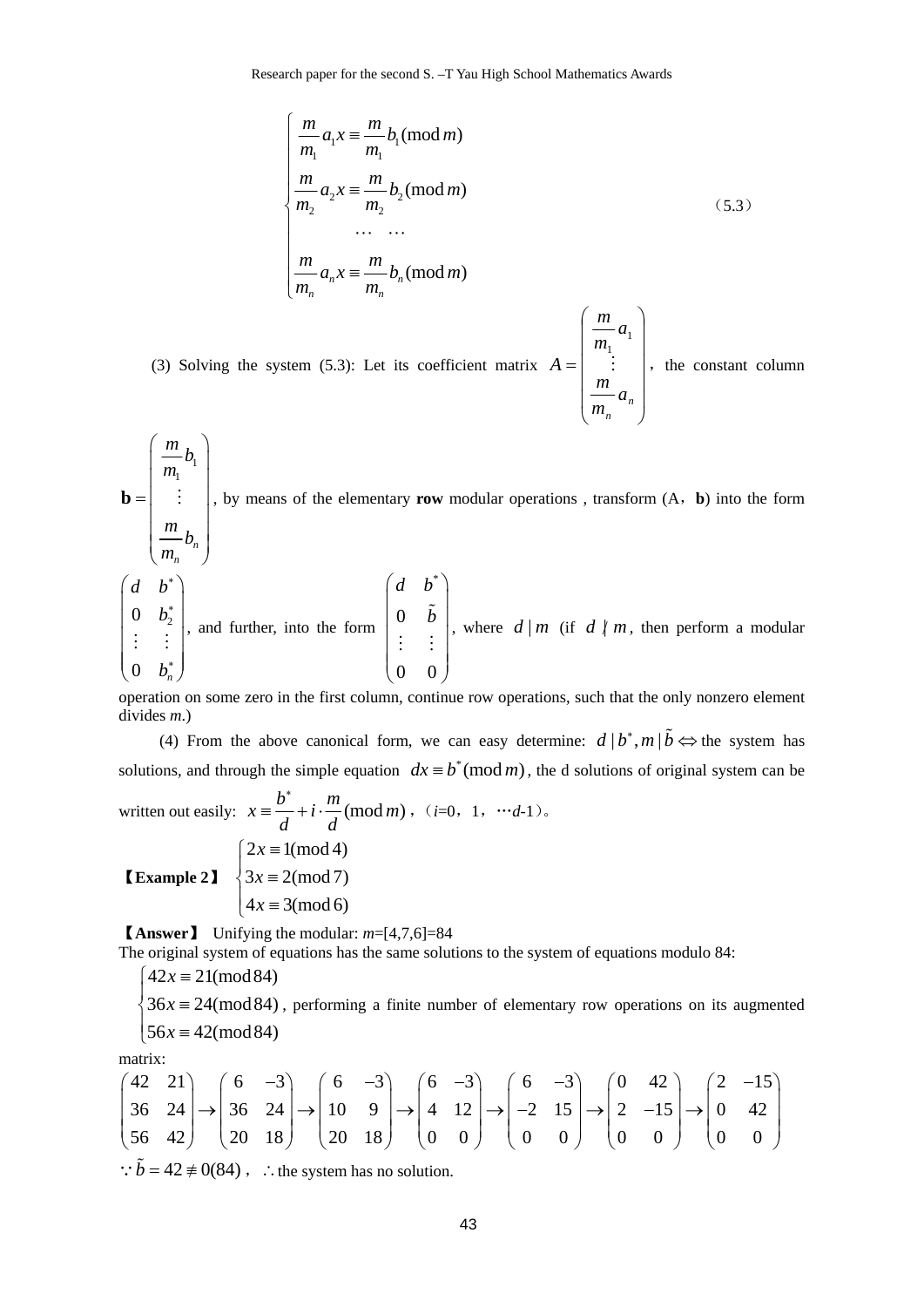**Example 31:**  $\begin{cases} 3x \equiv 2 \pmod{7} \end{cases}$  $\begin{cases} 2x \equiv 1 \pmod{5} \\ 2x = 2 \pmod{7} \end{cases}$  $4x \equiv 1 \pmod{11}$ 

**[Answer**]: The LCM of the moduli  $m_1=5$ ,  $m_2=7$  and  $m_3=11$  is  $m=385$ .

The original system has the same solutions to the following system:  $\left\{165x\equiv110\text{(mod }385)\right\}$ ,

 $\begin{cases} 154x \equiv 77 \pmod{385} \\ 165 \pmod{385} \end{cases}$  $140x \equiv 35 \pmod{385}$ 

Performing elementary row operations on the augmented matrix:

$$
\begin{pmatrix}\n154 & 77 \\
165 & 110 \\
140 & 35\n\end{pmatrix}\n\xrightarrow[r_2-r_3]{\frac{r_1-r_3}{r_2-r_3}}\n\begin{pmatrix}\n14 & 42 \\
25 & 75 \\
140 & 35\n\end{pmatrix}\n\xrightarrow[r_3-r_1 \times 10]{\frac{r_2-r_1}{r_3-r_1 \times 10}}\n\begin{pmatrix}\n14 & 42 \\
11 & 33 \\
0 & -385\n\end{pmatrix}\n\xrightarrow[r_1-r_2]{\frac{r_1-r_2}{r_1 \times 10}}\n\begin{pmatrix}\n3 & 9 \\
11 & 33 \\
0 & 0\n\end{pmatrix}\n\xrightarrow[r_1/3]{\frac{r_1}{3}}\n\xrightarrow[r_3/3]{\frac{r_1}{3}}\n\begin{pmatrix}\n3 & 9 \\
11 & 33 \\
0 & 0\n\end{pmatrix}\n\xrightarrow[r_1/3]{\frac{r_1}{3}}\n\begin{pmatrix}\n1 & 3 \\
0 & 0 \\
0 & 0\n\end{pmatrix}
$$

∴*d*=1, *b*<sup>∗</sup> =3, *d* | *b*<sup>∗</sup>, so the original system has unique solution modulo 385: *x* ≡ 3(mod 385) 。

## 5.3 The system of linear congruence equations in n unknowns

Suppose a system of linear congruence equations modulo *m* as follow:

$$
\begin{cases}\na_{11}x_1 + a_{12}x_2 + \dots + a_{1n}x_n \equiv b_1 \pmod{m} \\
a_{21}x_1 + a_{22}x_2 + \dots + a_{2n}x_n \equiv b_2 \pmod{m} \\
\dots \quad \dots \quad \dots \\
a_{s1}x_1 + a_{s2}x_2 + \dots + a_{sn}x_n \equiv b_s \pmod{m}\n\end{cases} \tag{5.4}
$$

**Note:** if the moduli are different, similar work as in section 5.2 to obtain the system (5.4) and they have the same solutions.

The coefficient matrix, constant column and the variable column are as following , respectively,

$$
A = \begin{pmatrix} a_{11} & a_{12} & \cdots & a_{1n} \\ a_{21} & a_{22} & \ddots & a_{2n} \\ \vdots & \ddots & \ddots & \vdots \\ a_{s1} & a_{s2} & \cdots & a_{sn} \end{pmatrix}, \mathbf{b} = \begin{pmatrix} b_1 \\ b_2 \\ \vdots \\ b_s \end{pmatrix}, \mathbf{x} = \begin{pmatrix} x_1 \\ x_2 \\ \vdots \\ x_n \end{pmatrix}.
$$

The Steps for solving the system (5.4) are as follow:

(1) Set the block matrix *A C*  $=\begin{pmatrix} A & \mathbf{b} \\ E & \mathbf{0} \end{pmatrix}$  $\begin{bmatrix} 0 \\ 0 \end{bmatrix}$ , *A* is  $s \times n$  matrix, *E* is  $n \times n$  unit matrix;

(2) Performing the elementary row and column operations on the rows and columns of C which belong to A, A can be transformed into the reduce diagonal form:

$$
C = \begin{pmatrix} A & \mathbf{b} \\ E & \mathbf{0} \end{pmatrix} \xrightarrow{\text{row and column operations}} \begin{pmatrix} D & \mathbf{b}^* \\ Q & \mathbf{0} \end{pmatrix}
$$
, where  $D \not\uparrow$  is the reduce diagonal form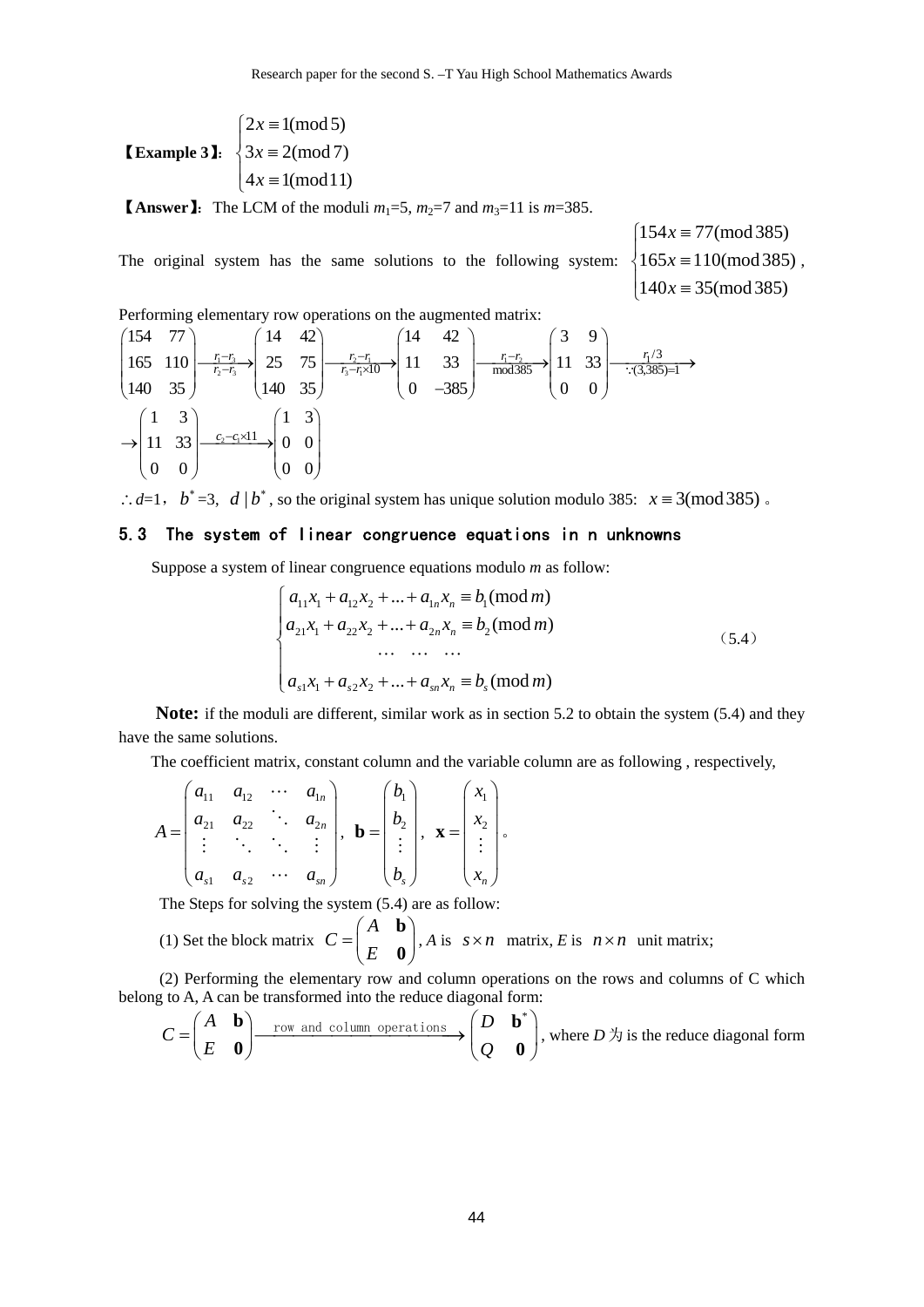1 2 0 ... 0 0 ... 0  $0 \quad d_2 \quad ... \quad 0 \quad 0 \quad ... \quad 0$ .... ... ... ... ... ... ...  $0 \quad 0 \quad ... \quad d_{r} \quad 0 \quad ... \quad 0$ 0 0 ... 0 0 ... 0 ... ... ... ... ... ... ... 0 0 ... 0 0 ... 0 *r d d d*  $\begin{pmatrix} d_1 & 0 & \dots & 0 & 0 & \dots & 0 \\ 0 & d_1 & 0 & 0 & 0 & 0 \end{pmatrix}$  $(0 \t 0 \t ... \t 0 \t 0 \t ... \t 0)$ , and all nonzero  $d_i$  divide  $m, Q$  is the result obtained by performing \*  $\overline{1}$ *b*  $\left( \begin{array}{c} b_1^* \ \cdot \end{array} \right)$ M

\*

 $\vert \hspace{.1cm} \cdot \hspace{.1cm} \cdot \hspace{.1cm} \vert$  $|h^*|$ 

*r r*

+

\* 1

 $|b_{r+1}|$  $|\cdot|$   $\pm$  $\bigg(\begin{array}{c} \cdot \ b_s^* \end{array} \bigg)$ 

M

*b b*

\*

*s*

*b*

the corresponding column operations on E. \*  $=\begin{vmatrix} 1 & r \\ r & r \end{vmatrix}$ **b**

is the result obtained by performing the

corresponding row operations on **b** .

(3) The original system is equivalent to the sysyem (5.5):

$$
\begin{cases}\nd_1 y_1 \equiv b_1^* (\text{mod } m) \\
\vdots \\
d_r y_r \equiv b_r^* (\text{mod } m) \\
0 y_{r+1} \equiv b_{r+1}^* (\text{mod } m) \\
\vdots \\
0 y_s \equiv b_s^* (\text{mod } m)\n\end{cases} (5.5)
$$

(4) From the system (5.5), the following works are easy::

If and only if  $d_i | b_i^*$ ,  $(i = 1, ..., r)$ , and  $m | b_j^*$ ,  $j = r + 1, ..., s$ , the system has solutions; (*D* is the reduce diagonal form, so  $d_i | m$ , ( $i = 1,..., r$ ) satisfy);

 (5) Obtain the solutions of the system (5.5): 1 \*  $\vert y_2 \vert$  2 \*  $(mod m)$ *n y y m y*  $\left(\begin{array}{c} y_1^* \\ y_1^* \end{array}\right)$  $=\left|\begin{array}{c} y_2 \\ \vdots \end{array}\right|$  $\begin{pmatrix} \cdot \\ y_n \end{pmatrix}$  $\mathbf{y}^* \equiv \begin{bmatrix} y^2 \\ \vdots \end{bmatrix}$  (mod *m*), then the solutions of the

\*

original system can be obtained by means of 
$$
\mathbf{x} = \begin{pmatrix} x_1 \\ x_2 \\ \vdots \\ x_n \end{pmatrix} = Q \cdot \mathbf{y}^* = Q \begin{pmatrix} y_1^* \\ y_2^* \\ \vdots \\ y_n^* \end{pmatrix} \pmod{m}
$$
.

**Example 41:**  $\left\{\frac{2x_1 + 2x_2 + x_3}{2}\right\}$  $\lambda_1$   $\lambda_2$   $\lambda_3$  $2x_1 + 2x_2 + x_3 \equiv 1 \pmod{5}$  $3x_1 - x_2 + 2x_3 \equiv 2 \pmod{7}$  $x_1 + 2x_2 + x$  $\begin{cases} 2x_1 + 2x_2 + x_3 \equiv \\ 3x_1 - x_2 + 2x_3 \equiv \end{cases}$  $3x_1 - x_2 + 2x_3 =$ 

**[Answer]:** Calculate the LCM  $m=35$  of  $m_1=5$ ,  $m_2=7$ . the original system has the same solutions to the system of equations:  $\begin{cases} 1 + x_1 + 1 + x_2 + 7x_3 \\ 1 - 1 & 1 \end{cases}$  $1^{3}$   $3^{1}$   $10^{1}$  $14x_1 + 14x_2 + 7x_3 \equiv 7 \pmod{35}$  $15x_1 - 5x_2 + 10x_3 \equiv 10 \pmod{35}$  $x_1 + 14x_2 + 7x$  $\begin{cases} 14x_1 + 14x_2 + 7x_3 \equiv \\ 15x_1 - 5x_2 + 10x_3 \equiv \end{cases}$  $\left(15x_1^3 - 5x_2 + 10x_3\right) = 10 \pmod{35}$ , its coefficient matrix, constant column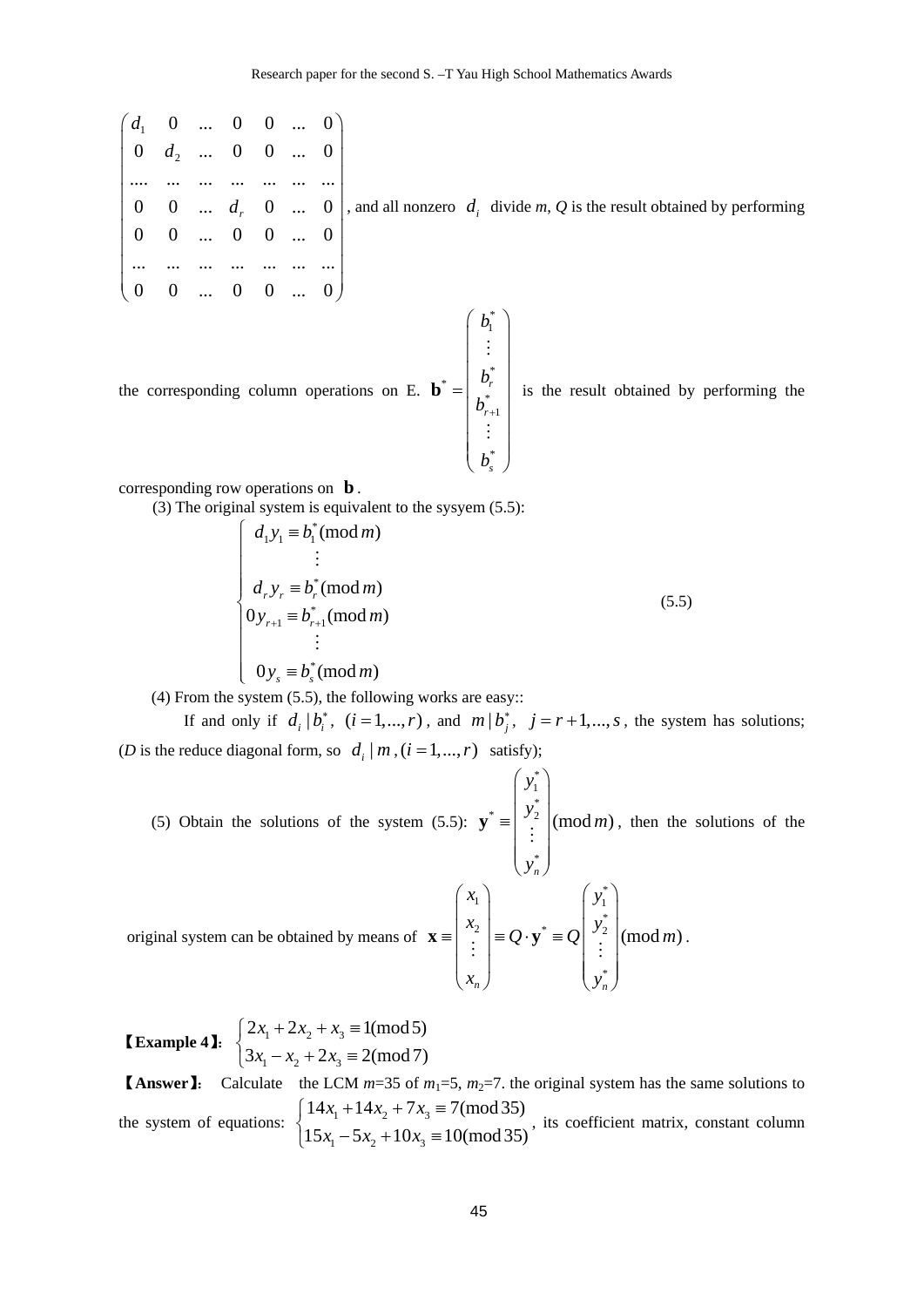are 
$$
A = \begin{pmatrix} 14 & 14 & 7 \\ 15 & -5 & 10 \end{pmatrix}
$$
,  $\mathbf{b} = \begin{pmatrix} 7 \\ 10 \end{pmatrix}$ , respectively.

Performing the elementary row and column operations modulo 35 on A:

$$
C = \begin{pmatrix} A & b \\ E & 0 \end{pmatrix} = \begin{pmatrix} 14 & 14 & 7 & 7 \\ 15 & -5 & 10 & 10 \\ 1 & 0 & 0 & 0 \\ 0 & 1 & 0 & 0 \\ 1 & 0 & 0 & 0 \end{pmatrix}
$$
  
\n
$$
\begin{pmatrix} 14 & 14 & 7 & 7 \\ 15 & -5 & 10 & 10 \\ 1 & 0 & 0 & 0 \\ 0 & 1 & 0 & 0 \\ 0 & 0 & 1 & 0 \end{pmatrix} \xrightarrow{r_2 - r_1} \begin{pmatrix} 14 & 14 & 7 & 7 \\ 1 & -19 & 3 & 3 \\ 1 & 0 & 0 & 0 \\ 0 & 1 & 0 & 0 \\ 0 & 0 & 1 & 0 \end{pmatrix} \xrightarrow{r_2 - r_1} \begin{pmatrix} 0 & 0 & 0 & 0 \\ 0 & 0 & 0 & 0 \\ 0 & 1 & 0 & 0 \\ 0 & 0 & 1 & 0 \end{pmatrix} \xrightarrow{r_1 - r_2 \times 14} \begin{pmatrix} 0 & 0 & 0 & 0 \\ 1 & -19 & 3 & 3 \\ 1 & 0 & 0 & 0 \\ 0 & 1 & 0 & 0 \\ 0 & 0 & 1 & 0 \end{pmatrix}
$$
  
\n
$$
\begin{pmatrix} 1 & -19 & 3 & 3 \\ 0 & 0 & 0 & 0 \\ 0 & 1 & 0 & 0 \\ 0 & 1 & 0 & 0 \end{pmatrix} \xrightarrow{r_2 + r_2 \times 19} \begin{pmatrix} 1 & 0 & 0 & 3 \\ 0 & 0 & 0 & 0 \\ 0 & 0 & 0 & 0 \\ 0 & 1 & 0 & 0 \\ 0 & 0 & 1 & 0 \end{pmatrix}, \text{ so, } D = \begin{pmatrix} 1 & 0 & 0 \\ 0 & 0 & 0 \\ 0 & 0 & 0 \end{pmatrix},
$$
  
\n
$$
\mathbf{b}^* = \begin{pmatrix} 3 \\ 0 \end{pmatrix}, Q = \begin{pmatrix} 1 & 19 & -3 \\ 0 & 1 & 0 \\ 0 & 0 & 1 \end{pmatrix}.
$$

From the canonical diagonal form, we can see that  $d_1 = 1, d_2 = 0, b_1^* = 3, b_2^* = 0, d_1 | b_1^*, d_1 | m$ , and known that the original system has solutions.

Consider the simple system of linear equations corresponding the matrix as its augmented matrix  $(\begin{pmatrix} 1 & 0 & 0 & 3 \end{pmatrix})$  $(D, \mathbf{b}^*) = \begin{pmatrix} 1 & 0 & 0 & 3 \\ 0 & 0 & 0 & 0 \end{pmatrix}$  $\mathbf{b}^*$ ) =  $\begin{bmatrix} 1 & 0 & 0 \\ 0 & 0 & 0 \\ 0 & 0 & 0 \end{bmatrix}$ , easy to know that the system of equations is

 $y_1 + 0y_2 + 0y_3 \equiv 3 \pmod{35}$ . In which  $y_2, y_3$  are free variables, and the general solutions of the

system can be expressed as 
$$
\begin{pmatrix} y_1 \\ y_2 \\ y_3 \end{pmatrix} = \begin{pmatrix} 3 \\ k_1 \\ k_2 \end{pmatrix}
$$
 (mod 35), where  $k_1 = 0, 1, ..., 34; k_2 = 0, 1, ..., 34$ .

So, the original system has the solution as follow:

$$
\begin{pmatrix} x_1 \\ x_2 \\ x_3 \end{pmatrix} = Q \begin{pmatrix} y_1 \\ y_2 \\ y_3 \end{pmatrix} = \begin{pmatrix} 1 & 19 & -3 \\ 0 & 1 & 0 \\ 0 & 0 & 1 \end{pmatrix} \begin{pmatrix} 3 \\ k_1 \\ k_2 \end{pmatrix} = \begin{pmatrix} 3+19k_1 - 3k_2 \\ k_1 \\ k_2 \end{pmatrix}
$$
 (mod 35),  
i.e. 
$$
\begin{cases} x_1 \equiv 3+19k_1 - 3k_2 \pmod{35} \\ x_2 \equiv k_1 \pmod{35} \\ x_3 \equiv k_2 \pmod{35} \end{cases}, k_1 = 0, 1, ..., 34; k_2 = 0, 1, ..., 34.
$$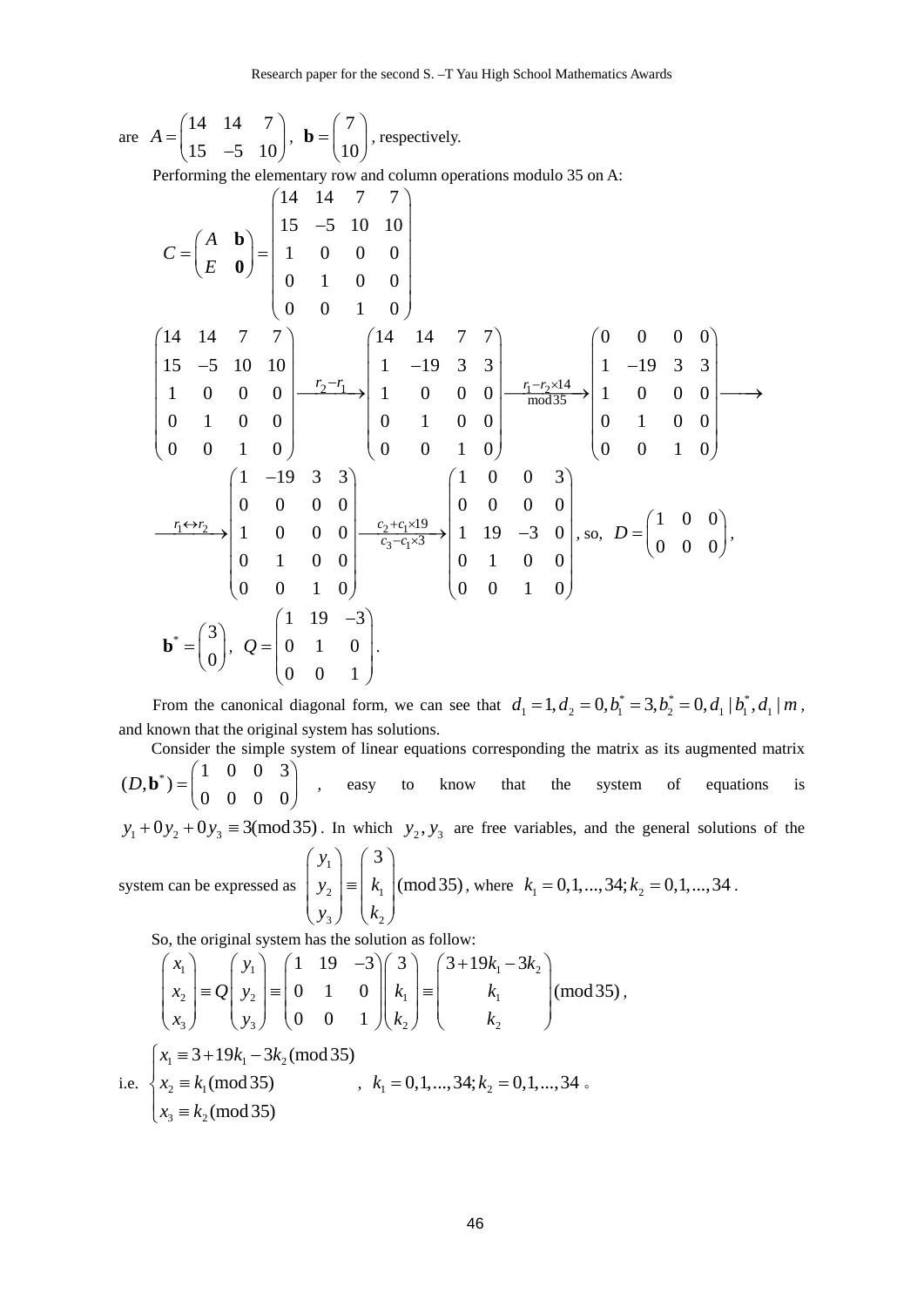#### 5.4 Discussion and Summary

The equations discussed in this chapter cover all types of linear congruence equation and linear congruence equations, thus, it can be seen that the discussions in documents [6]-[13] are just the special types discussed in this paper.

Through the discussion, all types of linear congruence equation and linear congruence of equations have a complete and unified theory and the solving method, the method is unified, simple, practical, when we judge the existence of the solution, the solution of equation is figured out at the same time, which reduce the computational complexity and solving steps.

## 6.Summary

#### 6.1 Summary of the Researches

Congruence theory and congruence equation are ancient and meaningful. The existing literature usually discusses that how to solve the congruence equation or equations in one unknown and the multivariate congruence equation, and the methods for solving the congruence equations are neither simple nor practical. In the real number field, there are many comprehensive theories and methods to solve linear equations, but no such theories and methods for any congruent linear equations. Therefore, study of this project is very meaningful and challenging for us.

Inspired by solving linear equations with real coefficients, this article is based on the properties which are expressed by the different number modulo *m*, real numbers and integers, etc. extends the matrix transformations to the modular *m* matrix transformations, discusses the properties of elementary modular operations and elementary modular matrices, and then obtain and prove the equivalent transforming theorem for modular matrix, which is similar to but different from that for the real numbers or integer matrix, therefore, the discussions promote the relevant theoretical results in mathematics and enriched the matrix transformation theory, and made a solid theoretical foundation for researching congruent linear equations;

For congruent linear equations, the traditional method just only discusses the special equations in special condition, the judging method and solving method are different, which is cumbersome and impractical, not suitable for discussing and solving general congruent linear equations. Based on the results and theorems discussed, the congruent linear equations are equivalent to a system of simple congruent equations. Then we obtained a simple and effective judging theory of any congruent linear equations, and gave the complete methods linear for determining and solving the any linear congruence equations, which promoted the Chinese Remainder Theorem, enriched and improved linear congruence equations theory.

As for the technique of solving the system of congruent linear equations, the paper proposed a uniform method to solve any system of congruent linear equations based on the elementary matrix transformations. Further more, by means of the obtained criterion theorem and structure theorem, it can be easily written out the solutions of the system immediately as determining solutions to the system conveniently by elementary matrix transformations. So the proposed technique is a convenient, efficient, uniform and most adaptable method for solving the any type of the congruent linear equations.

The methods discussed can judge whether the equations have solutions, and find the solutions if the equations have in the judging process. The methods are simple and practical, adaptable for solving any congruent linear equations.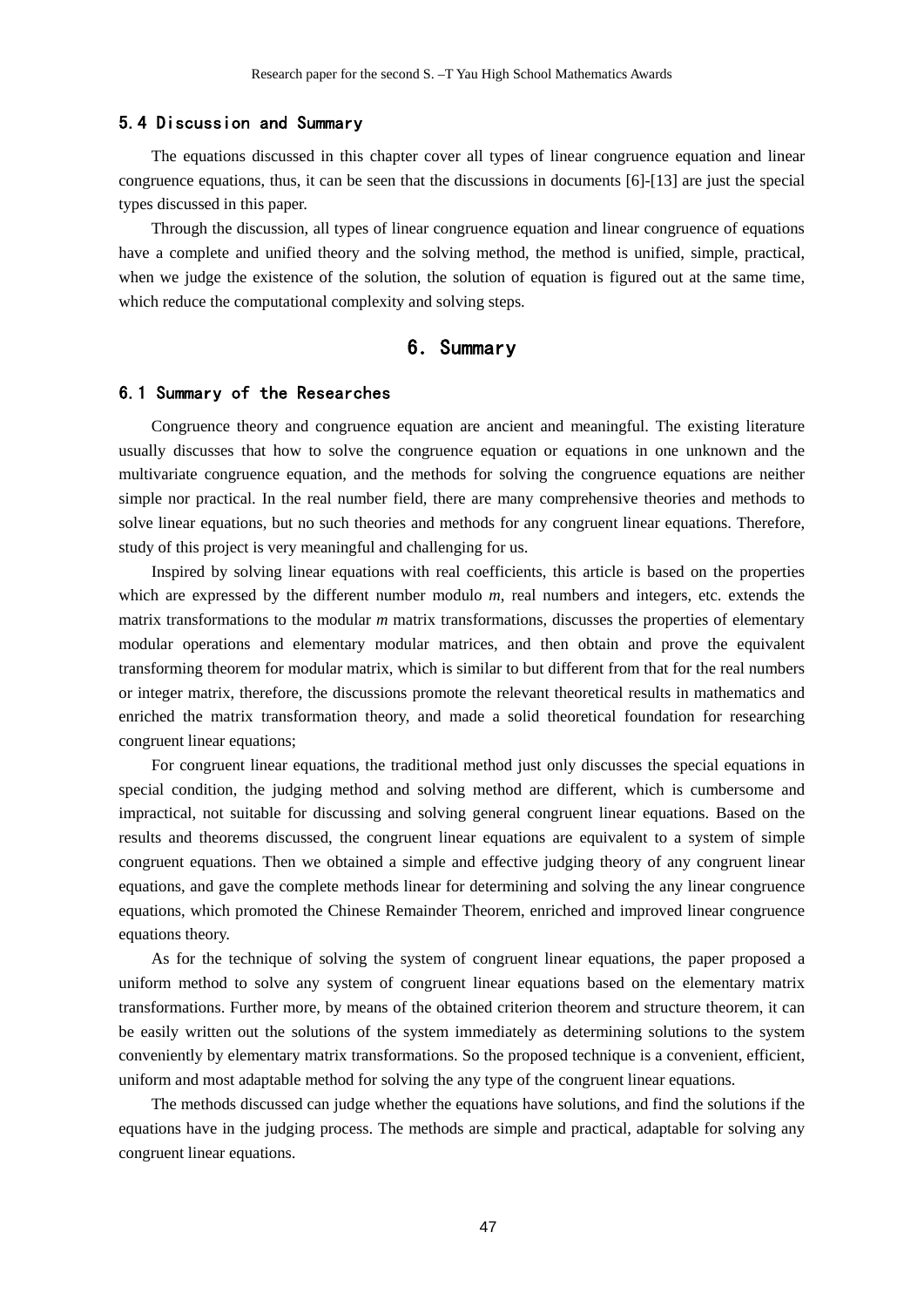#### 6.2 Conclusions

1) Generalized the elementary transformations of matrix over real numbers to the integer numbers modulo *m*, and a familiar theorem was obtained that any matrix modulo *m* can be transformed into a canonical diagonal form by means of a finite number of elementary row and column operations.

2) For the congruent linear equations, most discussions are devoted on the special congruent linear equations in special cases by special methods based on the integer number properties in the published papers and books, for example, the Chinese remainder theorem, such special methods are not applicable to solving the general system of congruent linear equations in *n* unknowns. Generalizing the elementary transformations to the modular matrices and discussing the properties of the modular matrix transformations, the paper obtained the solution criterion theorem and solution structure theorem for any system of congruent linear equations based on the modular matrix transformations, which extended the theories of the congruent linear equations.

3) As for the technique of solving the system of congruent linear equations, the paper proposed a uniform method to solve any system of congruent linear equations based on the elementary matrix transformations. Further more, by means of the obtained criterion theorem and structure theorem, it can be easily written out the solutions of the system immediately as determining solutions of the system conveniently by elementary matrix transformations. So the proposed technique is a convenient, efficient, uniform and most adaptable method for solving the congruent linear equations.

## Acknowledgements

I would like to thank Mr. Wang Weijia, my teacher for this research. During my study on the subject, Mr. Wang gave me much help and paid hardly work;

And also, I want to give my honorable thanks to Professor Chen Chuanli, Dr. Wang Maocai, they gave much advice and help for my researches.

And I must also thank my parents for their unconditional support in my scientific and academic activities.

It is necessary to thank the Yau High School Mathematics Awards Committee, which provided a wonderful opportunity for us to communicate and learn from each other.

Finally thanks all the teachers and schoolmates that have ever helped me.

## References

1. 熊全淹, 初等整数论(第二版), 湖北教育出版社, 1989年

2.洪伯阳,整数的性质及其应用,湖北教育出版社,1983 年

- 3.U.杜德利著,周仲良译,基础数论,上海科学技术出版社,1980 年
- 4.同济大学数学教研室,线性代数,高等教育出版社,1982 年
- 5. T.W. Hungerford, 冯克勤译, 聂灵沼校, 代数学, 湖南教育出版社, 1985 年版
- 6.徐彦明,一次同余方程的求解技巧,高等教学研究,2003,6(2):29-31,63

7.唐宗明,矩阵初等变换在解同余方程中的应用,西藏科技,2002 年 9 期(总 113 期):34-36

8.戴娟,一次同余方程组的一种矩阵解法,常州信息职业技术学院学报, 2006 年 5 卷 3 期:6-8

9. 段炼, $n \overline{n}$ 一次同余方程的解与自由模 Zm $(n)$ , 河南师范大学学报(自然科学版), 2005,33(3):131-133

10. 李鹤年,凌鄂生, 解同余方程 a<sub>1</sub>x<sub>1</sub> + a<sub>2</sub>x<sub>2</sub> +… + a<sub>n</sub>x<sub>n</sub> ≡ b(mod m). 华东交通大学学报, 1994 年